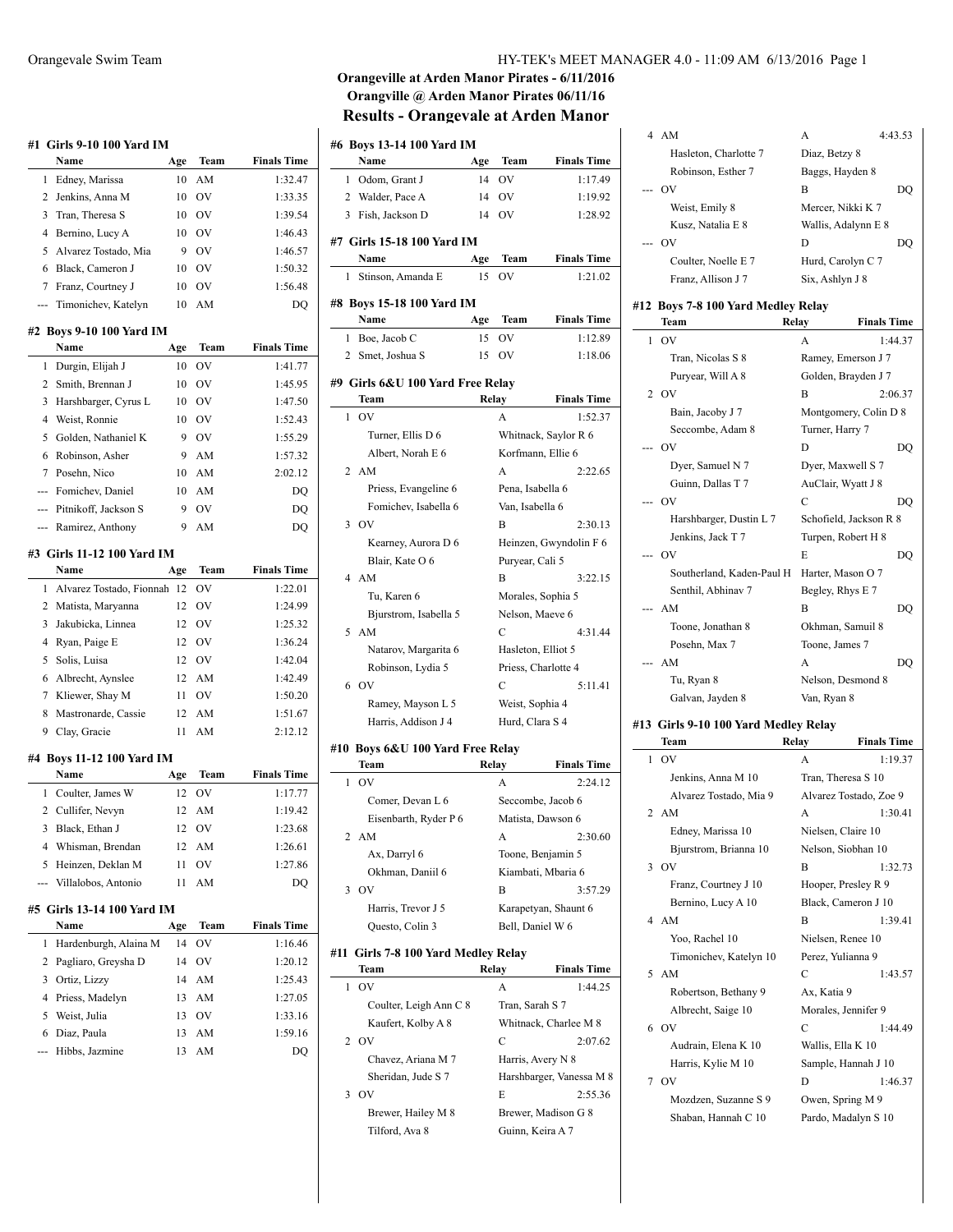#### **#14 Boys 9-10 100 Yard Medley Relay**

|              | $20,00,10,100$ and $\alpha$ increases.<br>Team | Relay              | <b>Finals Time</b>      |
|--------------|------------------------------------------------|--------------------|-------------------------|
| $\mathbf{1}$ | OV                                             | A                  | 1:19.54                 |
|              | Eisenbarth, Tyler S 10                         | Weist, Ronnie 10   |                         |
|              | Durgin, Elijah J 10                            |                    | Harshbarger, Cyrus L 10 |
|              | 2 AM                                           | A                  | 1:28.47                 |
|              | Priess, Austin 10                              | Robinson, Asher 9  |                         |
|              | Fomichev, Daniel 10                            | Posehn, Nico 10    |                         |
|              | 3.0V                                           | B                  | 1:29.68                 |
|              | Bain, Riley A 10                               |                    | Ramey, Benson R 10      |
|              | Smith, Brennan J 10                            |                    | Golden, Nathaniel K 9   |
|              | 4 OV                                           | C                  | 1:46.68                 |
|              | Pitnikoff, Jackson S 9                         |                    | Mercer, Brandon C 9     |
|              | Cook, Micah V 9                                | Conlon, Reece 9    |                         |
|              | 5 AM                                           | В                  | 1:53.31                 |
|              | Natarov, Aleksey 9                             | Barredo, Kean 10   |                         |
|              | Mastronarde, Zephen 10                         | Stratton, Tawn 9   |                         |
|              | OV                                             | D                  | DO                      |
|              | Senthil, Adi 10                                | Turpen, Jacob T 10 |                         |
|              | Ryan, Jack A 9                                 |                    | Williams, Connor R 9    |

#### **#15 Girls 11-12 200 Yard Medley Relay**

 $\overline{a}$ 

|   | Team                       | Relay         | <b>Finals Time</b>     |
|---|----------------------------|---------------|------------------------|
| 1 | - OV                       | A             | 2:34.03                |
|   | Bernino, Hannah K 12       |               | Jakubicka, Linnea 12   |
|   | Alvarez Tostado, Fionnah P |               | Matista, Maryanna 12   |
|   | 2 OV                       | B             | 2:46.44                |
|   | Ryan, Paige E 12           |               | Karapetyan, Ruzanna 12 |
|   | Solis, Luisa 12            |               | Caron, Ava K 12        |
| 3 | OV                         | D             | 3:31.05                |
|   | Six, Alana J 12            |               | Kusz, Wiktoria I 11    |
|   | Brackett, Christalina F 11 |               | Fish, Josie L 12       |
|   | -- AM                      | B             | X3:46.07               |
|   | Ping, Ellie 12             |               | Boersma, Brooke 11     |
|   | Albrecht, Aynslee 12       |               | Morales, Orianna 12    |
|   | - OV                       | $\mathcal{C}$ | DO                     |
|   | Odom, Kristen G 11         |               | Mozdzen, Natalie E 11  |
|   | Kliewer, Shay M 11         |               | Walder, Georgia E 12   |
|   | AM                         | A             | DO                     |
|   | Mastronarde, Cassie 12     |               | Clay, Gracie 11        |
|   | Cruz, Lexy 12              |               | Walker, Leah 11        |

#### **#16 Boys 11-12 200 Yard Medley Relay**

|              | <b>Team</b>                                   | Relay | <b>Finals Time</b>   |
|--------------|-----------------------------------------------|-------|----------------------|
| $\mathbf{1}$ | OV                                            | A     | 2:26.39              |
|              | Scollay, Cody A 12                            |       | Heinzen, Deklan M 11 |
|              | Black, Ethan J 12                             |       | Coulter, James W 12  |
|              | 2 OV                                          | B     | 2:42.25              |
|              | Cahill, Patrick R 12                          |       | Matista, Matthew 11  |
|              | Williams, Cole R 11                           |       | Nihart, Chris 12     |
|              | 3 AM                                          | A     | 2:51.01              |
|              | Sanati, Kian 12                               |       | Duran, Jared 11      |
|              | Cullifer, Nevyn 12                            |       | Whisman, Brendan 12  |
|              | 4 OV                                          | C     | 3:37.77              |
|              | Gabrielli, Marcello A 11                      |       | Salerno, Elias E 11  |
|              | Savage - Butler, Rylee M 1. Fear, Austin J 11 |       |                      |

## Orangevale Swim Team HY-TEK's MEET MANAGER 4.0 - 11:09 AM 6/13/2016 Page 2

## **Orangeville at Arden Manor Pirates - 6/11/2016 Orangville @ Arden Manor Pirates 06/11/16 Results - Orangevale at Arden Manor**

|    | #17  Girls 13-14 200 Yard Medley Relay        |       |                   |                        |
|----|-----------------------------------------------|-------|-------------------|------------------------|
|    | Team                                          | Relay |                   | <b>Finals Time</b>     |
| 1  | O <sub>V</sub>                                |       | A                 | 2:24.18                |
|    | Hardenburgh, Alaina M 14                      |       |                   | Pagliaro, Greysha D 14 |
|    | Coulter, Catherine A 14                       |       | Weist. Julia 13   |                        |
| 2  | AM                                            |       | A                 | 2:34.11                |
|    | Baker, Jordyn 13                              |       |                   | Boersma, Addelay 13    |
|    | Priess, Madelyn 13                            |       | Ortiz, Lizzy 14   |                        |
| 3  | AM                                            |       | В                 | 3:09.68                |
|    | Mureness, Kaylah 13                           |       | Hibbs, Jazmine 13 |                        |
|    | Diaz, Paula 13                                |       | Si, Anna 13       |                        |
|    | #18 Boys 13-14 200 Yard Medley Relay          |       |                   |                        |
|    | Team                                          | Relay |                   | <b>Finals Time</b>     |
| 1  | OV                                            |       | A                 | 2:19.14                |
|    | Walder, Pace A 14                             |       |                   | Kliewer, Evan M 14     |
|    | Odom, Grant J 14                              |       |                   | Heinzen, Trayton J 14  |
| 2  | OV                                            |       | В                 | 2:51.11                |
|    | McCarthy, Gabriel E 13                        |       |                   | Olalde, Gabriel E 13   |
|    | Rosenberger, Vincent H 14 Fish, Jackson D 14  |       |                   |                        |
|    |                                               |       |                   |                        |
|    | #19 Girls 15-18 200 Yard Medley Relay<br>Team | Relay |                   | <b>Finals Time</b>     |
| 1  | OV                                            |       | A                 | 2:32.47                |
|    | Boe, Taylor A 16                              |       | Fish, Grace M 15  |                        |
|    | Stinson, Amanda E 15                          |       |                   |                        |
|    |                                               |       |                   |                        |
|    | #20 Boys 15-18 200 Yard Medley Relay          |       |                   |                        |
|    | Team                                          | Relay |                   | <b>Finals Time</b>     |
| 1  | OV                                            |       | A                 | 2:03.76                |
|    | Boe, Jacob C 15                               |       | Boe, Joshua M 18  |                        |
|    | Caron, Reed J 15                              |       | Zapata, Wade 15   |                        |
|    | 2 OV                                          |       | В                 | 2:27.09                |
|    | Dalton, Christopher M 16                      |       | Weist, David 15   |                        |
|    | Smet, Joshua S 15                             |       |                   | Dill, David Laroy 15   |
|    | #21 Girls 6&U 25 Yard Free                    |       |                   |                        |
|    | Name                                          | Age   | Team              | <b>Finals Time</b>     |
| 1  | Turner, Ellis D                               | 6     | OV                | 25.92                  |
| 2  | Van, Isabella                                 | 6     | AM                | 26.71                  |
| 3  | Korfmann, Ellie                               | 6     | OV                | 26.98                  |
| 4  | Whitnack, Saylor R                            | 6     | OV                | 27.87                  |
| 5  | Albert, Norah E                               | 6     | OV                | 29.73                  |
| 6  | Blair, Kate O                                 | 6     | OV                | 30.85                  |
| 7  | Priess, Evangeline                            | 6     | AM                | 31.92                  |
| 8  | Heinzen, Gwyndolin F                          | 6     | OV                | 32.32                  |
| 9  | Puryear, Cali                                 | 5     | OV                | 32.82                  |
| 10 | Kearney, Aurora D                             | 6     | OV                | 33.07                  |
| 11 | Pena, Isabella                                | 6     | AM                | 39.85                  |
| 12 | Fomichev, Isabella                            | 6     | AM                | 41.31                  |
| 13 | Morales, Sophia                               | 5     | AM                | 41.44                  |
| 14 | Nelson, Maeve                                 | 6     | AM                | 41.89                  |
| 15 | Tu, Karen                                     | 6     | AM                | 46.52                  |
| 16 | Hurd, Clara S                                 | 4     | OV                | 57.60                  |
| 17 | Natarov, Margarita                            | 6     | AM                | 59.02                  |
| 18 | Priess, Charlotte                             | 4     | AM                | 1:02.86                |
| 19 | Bjurstrom, Isabella                           | 5     | AM                | 1:03.53                |
| 20 | Robinson, Lydia                               | 5     | AM                | 1:10.36                |

| 21 | Hasleton, Elliot                         | 5   | AM   | 1:11.92            |
|----|------------------------------------------|-----|------|--------------------|
| 22 | Harris, Addison J                        | 4   | OV   | 1:26.62            |
| 23 | Weist, Sophia                            | 4   | OV   | 1:33.24            |
| 24 | Ramey, Mayson L                          | 5   | OV   | 1:51.23            |
|    | #22 Boys 6&U 25 Yard Free                |     |      |                    |
|    | Name                                     | Age | Team | <b>Finals Time</b> |
| 1  | Kiambati, Mbaria                         | 6   | AM   | 26.99              |
| 2  | Ax, Darryl                               | 6   | AM   | 29.81              |
| 3  | Seccombe, Jacob                          | 6   | OV   | 32.60              |
| 4  | Okhman, Daniil                           | 6   | AM   | 37.75              |
| 5  | Eisenbarth, Ryder P                      | 6   | OV   | 39.06              |
| 6  | Comer, Devan L                           | 6   | OV   | 39.52              |
| 7  | Matista, Dawson                          | 6   | OV   | 40.75              |
| 8  |                                          | 6   | OV   | 42.55              |
| 9  | Karapetyan, Shaunt<br>Robertson, Gregory | 4   | AM   | 45.37              |
| 10 | Bell, Daniel W                           | 6   | OV   | 47.26              |
| 11 |                                          | 5   | AM   |                    |
|    | Toone, Benjamin                          |     |      | 56.03              |
| 12 | Harris, Trevor J                         | 5   | OV   | 57.08              |
| 13 | Weist, Christian                         | 6   | OV   | 1:05.82            |
| 14 | Questo, Colin                            | 3   | OV   | 1:35.18            |
|    | #23 Girls 7-8 25 Yard Free               |     |      |                    |
|    | Name                                     | Age | Team | <b>Finals Time</b> |
| 1  | Kaufert, Kolby A                         | 8   | OV   | 20.38              |
| 2  | Harshbarger, Vanessa M                   | 8   | OV   | 23.01              |
| 3  | Harris, Avery N                          | 8   | OV   | 24.00              |
| 4  | Baggs, Hayden                            | 8   | AM   | 27.07              |
| *5 | Sheridan, Jude S                         | 7   | OV   | 28.14              |
| *5 | Brewer, Hailey M                         | 8   | OV   | 28.14              |
| 7  | Chavez, Ariana M                         | 7   | OV   | 31.65              |
| 8  | Hurd, Carolyn C                          | 7   | OV   | 31.82              |
| 9  | Brewer, Madison G                        | 8   | OV   | 32.46              |
| 10 | Franz, Allison J                         | 7   | OV   | 32.54              |
| 11 | Tilford, Ava                             | 8   | OV   | 32.90              |
| 12 | Diaz, Betzy                              | 8   | AM   | 35.46              |
| 13 | Coulter, Noelle E                        | 7   | OV   | 46.97              |
| 14 | Six, Ashlyn J                            | 8   | OV   | 47.36              |
| 15 | Guinn, Keira A                           | 7   | OV   | 56.11              |
| 16 | Hasleton, Charlotte                      | 7   | AM   | 59.80              |
|    | 17 Gentry, Cassidy                       | 7   | AM   | 1:16.00            |
|    | #24 Boys 7-8 25 Yard Free                |     |      |                    |
|    | Name                                     | Age | Team | <b>Finals Time</b> |
| 1  | Turner, Harry                            | 7   | OV   | 20.98              |
| 2  | Van, Ryan                                | 8   | AM   | 23.39              |
| 3  | Turpen, Robert H                         | 8   | OV   | 23.75              |
| 4  | Diaz, Vicente                            | 8   | AM   | 25.78              |
| 5  | Harshbarger, Dustin L                    | 7   | OV   | 25.93              |
| 6  | Begley, Rhys E                           | 7   | OV   | 28.28              |
| 7  | AuClair, Wyatt J                         | 8   | OV   | 29.16              |
| 8  | Dyer, Samuel N                           | 7   | OV   | 29.30              |
| 9  | Posehn, Max                              | 7   | AM   | 29.38              |
| 10 | Boersma, Spencer                         | 7   | AM   | 29.46              |
| 11 | Toone, James                             | 7   | AM   | 30.00              |
| 12 | Schofield, Jackson R                     | 8   | OV   | 30.66              |
|    | Bain, Jacoby J                           | 7   | OV   | 31.00              |
| 13 |                                          |     |      |                    |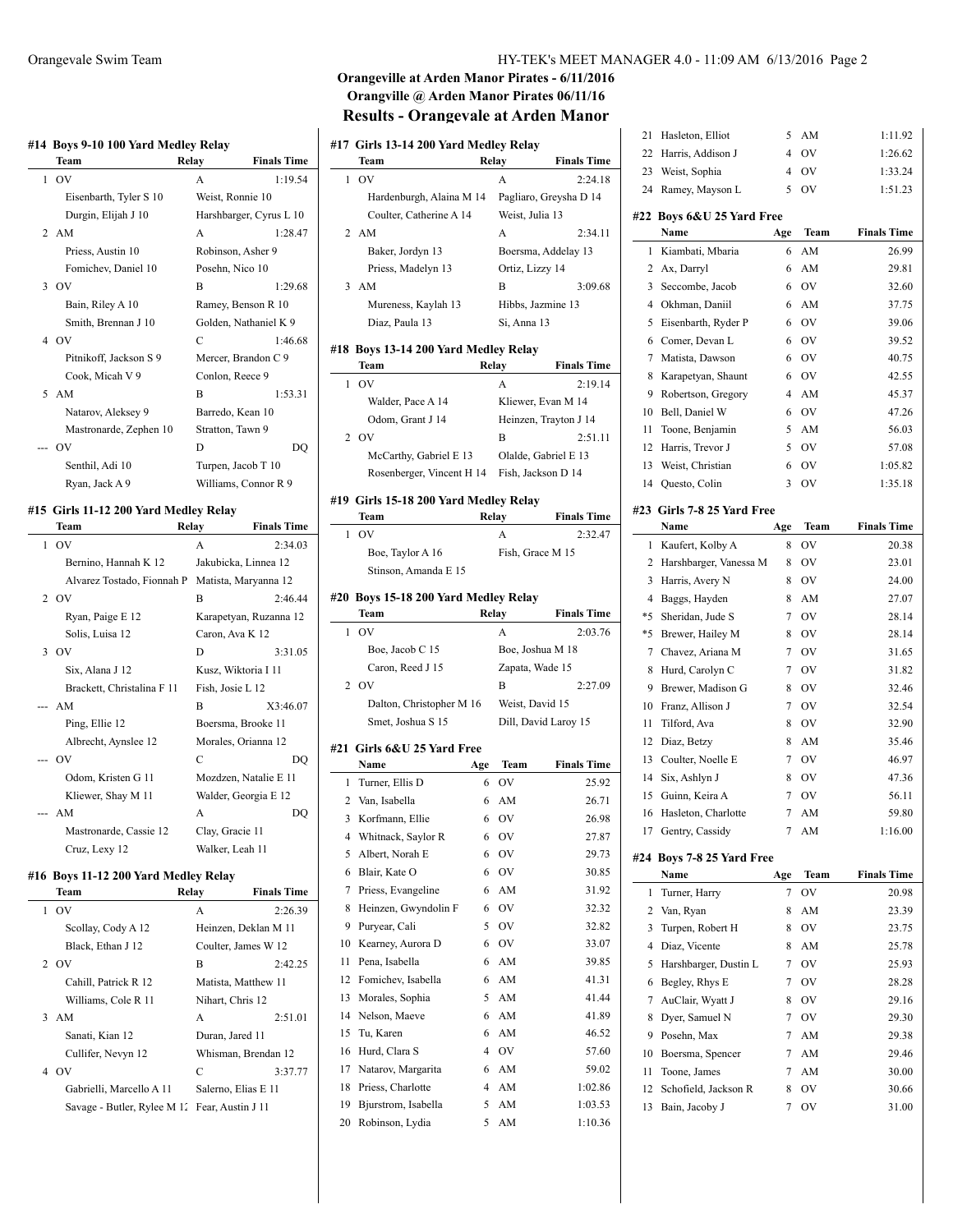|    | (#24 Boys 7-8 25 Yard Free) |                |             |                    |
|----|-----------------------------|----------------|-------------|--------------------|
|    | 14 Harter, Mason O          | $\mathcal{I}$  | OV          | 37.78              |
|    | 15 Landa, Aaron             | $\overline{7}$ | AM          | 38.95              |
|    | 16 Dyer, Maxwell S          | $7^{\circ}$    | OV          | 40.51              |
|    | 17 Senthil, Abhinav         | $\mathcal{I}$  | <b>OV</b>   | 42.96              |
|    | 18 Guinn, Dallas T          | $\overline{7}$ | OV          | 49.71              |
|    | #25 Girls 9-10 25 Yard Free |                |             |                    |
|    | Name                        | Age            | Team        | <b>Finals Time</b> |
| 1  | Alvarez Tostado, Mia        | 9              | OV          | 15.95              |
| 2  | Tran, Theresa S             | 10             | OV          | 16.73              |
| 3  | Bjurstrom, Brianna          | 10             | AM          | 18.86              |
| 4  | Black, Cameron J            | 10             | OV          | 19.69              |
| 5  | Nelson, Siobhan             | 10             | AM          | 19.77              |
| 6  | Robertson, Bethany          | 9              | AM          | 20.52              |
| 7  | Ax, Katia                   | 9              | AM          | 20.96              |
| 8  | Baggs, Camryn               | 10             | AM          | 21.03              |
| 9  | Harris, Kylie M             | 10             | OV          | 21.05              |
| 10 | Wallis, Ella K              | 10             | OV          | 21.23              |
| 11 | Hooper, Presley R           | 9              | OV          | 21.57              |
| 12 | Shaban, Hannah C            | 10             | OV          | 21.98              |
| 13 | Perez, Yulianna             | 9              | AM          | 22.10              |
| 14 | Owen, Spring M              | 9              | OV          | 22.17              |
| 15 | Pardo, Madalyn S            | 10             | OV          | 22.22              |
| 16 | Mozdzen, Suzanne S          | 9              | OV          | 22.27              |
| 17 | Morales, Jennifer           | 9              | AM          | 22.34              |
| 18 | Audrain, Elena K            | 10             | OV          | 22.58              |
|    | 19 Yoo, Rachel              | 10             | AM          | 23.08              |
| 20 | Nielsen, Renee              | 10             | AM          | 24.08              |
| 21 | Diaz, Lily                  | 9              | AM          | 24.92              |
| 22 | Bleile, Maia A              | 9              | OV          | 25.51              |
|    | 23 Albrecht, Saige          | 10             | AM          | 28.83              |
|    | #26 Boys 9-10 25 Yard Free  |                |             |                    |
|    | Name                        | Age            | <b>Team</b> | <b>Finals Time</b> |
| 1  | Priess, Austin              | 10             | AM          | 16.72              |
| 2  | Eisenbarth, Tyler S         | 10             | OV          | 16.95              |
|    | 3 Bain Riley A              |                | $10$ OV     | 17.59              |

|    | Name                | Age | <b>Team</b> | <b>Finals Time</b> |
|----|---------------------|-----|-------------|--------------------|
| 1  | Priess, Austin      | 10  | AM          | 16.72              |
| 2  | Eisenbarth, Tyler S | 10  | OV          | 16.95              |
| 3  | Bain, Riley A       | 10  | OV          | 17.59              |
| 4  | Golden, Nathaniel K | 9   | OV          | 18.13              |
| 5  | Rodriguez, Maxwell  | 10  | AM          | 21.71              |
| 6  | Turpen, Jacob T     | 10  | OV          | 21.77              |
| 7  | Natarov, Aleksey    | 9   | AM          | 22.07              |
| 8  | Deen, Coen R        | 9   | OV          | 22.18              |
| 9  | Barredo, Kean       | 10  | AM          | 22.42              |
| 10 | Ramey, Benson R     | 10  | OV          | 22.89              |
| 11 | Hasleton, Nathan    | 9   | AM          | 23.12              |
| 12 | Conlon, Reece       | 9   | OV          | 23.48              |
| 13 | Williams, Connor R  | 9   | OV          | 23.59              |
| 14 | Okhman, Frants      | 10  | AM          | 23.98              |
| 15 | Senthil, Adi        | 10  | OV          | 25.34              |
| 16 | Ryan, Jack A        | 9   | OV          | 25.60              |
|    | 17 Stratton, Tawn   | 9   | AM          | 25.95              |
|    | 18 Winchell, Nate J | 9   | ov          | 26.46              |

## Orangevale Swim Team HY-TEK's MEET MANAGER 4.0 - 11:09 AM 6/13/2016 Page 3

## **Orangeville at Arden Manor Pirates - 6/11/2016 Orangville @ Arden Manor Pirates 06/11/16 Results - Orangevale at Arden Manor**

|        | #27 Girls 11-12 50 Yard Free           |          |          |                    |
|--------|----------------------------------------|----------|----------|--------------------|
|        | Name                                   | Age      | Team     | <b>Finals Time</b> |
| 1      | Matista, Maryanna                      | 12       | OV       | 31.00              |
| 2      | Alvarez Tostado, Fionnah               | 12       | OV       | 31.34              |
| 3      | Jakubicka, Linnea                      | 12       | OV       | 31.70              |
| 4      | Bernino, Hannah K                      | 12       | OV       | 33.93              |
| 5      | Walker, Leah                           | 11       | AM       | 34.02              |
| 6      | Solis, Luisa                           | 12       | OV       | 37.69              |
| 7      | Caron, Ava K                           | 12       | OV       | 38.67              |
| 8      | Odom, Kristen G                        | 11       | OV       | 40.13              |
| 9      | Mozdzen, Natalie E                     | 11       | OV       | 41.02              |
| 10     | Mastronarde, Cassie                    | 12       | AM       | 42.72              |
| 11     | Six, Alana J                           | 12       | OV       | 43.68              |
| 12     | Saechao, Elicia                        | 12       | AM       | 44.46              |
| 13     | Fish, Josie L                          | 12       | OV       | 45.17              |
| 14     | Oliver, Quincey                        | 11       | AM       | 48.16              |
| 15     | Walder, Georgia E                      | 12       | OV       | 49.20              |
| 16     | Legari, Maya                           | 11       | OV       | 49.21              |
| 17     | Morales, Orianna                       | 12       | AM       | 49.37              |
| 18     | Clay, Gracie                           | 11       | AM       | 49.95              |
| 19     | Boersma, Brooke                        | 11       | AM       | 51.71              |
| 20     | Hirst, Gwyneth P                       | 12       | OV       | 53.05              |
| 21     | Kusz, Wiktoria I                       | 11       | OV       | 55.84              |
|        |                                        |          |          |                    |
| #28    | Boys 11-12 50 Yard Free<br>Name        |          | Team     | <b>Finals Time</b> |
|        |                                        | Age      |          |                    |
| 1<br>2 | Scollay, Cody A<br>Williams, Cole R    | 12<br>11 | OV<br>OV | 32.22<br>32.67     |
| 3      | Whisman, Brendan                       | 12       | AM       | 33.09              |
| 4      | Heinzen, Deklan M                      | 11       | OV       | 33.82              |
| 5      | Cahill, Patrick R                      | 12       | OV       | 34.64              |
| 6      | Duran, Jared                           | 11       | AM       | 34.67              |
| 7      | Nihart, Chris                          | 12       | OV       | 34.76              |
| 8      | Gabrielli, Marcello A                  | 11       | OV       | 39.31              |
| 9      | Sanati, Kian                           | 12       | AM       | 41.84              |
| 10     | Salerno, Elias E                       |          | OV       |                    |
| 11     | Conlon, Riley                          | 11<br>12 |          | 42.48              |
|        |                                        |          | OV       | 45.17              |
| 12     | Fear, Austin J                         | 11       | OV       | 45.55              |
| 13     | Begley, Zane A                         | 11       | OV       | 47.12              |
|        | 14 AuClair, Matthew J                  | 11       | OV       | 51.98              |
|        | #29 Girls 13-14 50 Yard Free           |          |          |                    |
|        | Name                                   | Age      | Team     | <b>Finals Time</b> |
| 1      | Hardenburgh, Alaina M                  | 14       | OV       | 30.13              |
| 2      | Wilson, Katelyn A                      | 13       | OV       | 33.15              |
| 3      | Hibbs, Jazmine                         | 13       | AM       | 34.04              |
| 4      | Coulter, Catherine A                   | 14       | OV       | 34.15              |
| 5      | Whisman, Meredith                      | 13       | AM       | 38.69              |
| 6      | Boersma, Addelay                       | 13       | AM       | 38.88              |
| 7      | Si, Anna                               | 13       | AM       | 39.06              |
| 8      | Diaz, Paula                            | 13       | AM       | 47.08              |
| #30    |                                        |          |          |                    |
|        | <b>Boys 13-14 50 Yard Free</b><br>Name | Age      | Team     | <b>Finals Time</b> |
| 1      | Kliewer, Evan M                        | 14       | OV       | 28.38              |
| 2      | Heinzen, Trayton J                     | 14       | OV       | 29.37              |

Walder, Pace A 14 OV 29.84

| 4              | Odom, Grant J                | 14             | OV             | 31.12              |
|----------------|------------------------------|----------------|----------------|--------------------|
| 5              | Rosenberger, Vincent H       | 14             | OV             | 31.80              |
| 6              | Olalde, Gabriel E            | 13             | <b>OV</b>      | 37.13              |
| 7              | McCarthy, Gabriel E          | 13             | OV             | 41.09              |
| 8              | Summerhays, Hunter           | 13             | OV             | 41.15              |
| 9              | Clay, Aidan                  | 13             | AM             | 46.84              |
|                | #31 Girls 15-18 50 Yard Free |                |                |                    |
|                | Name                         | Age            | Team           | <b>Finals Time</b> |
| 1              | Boe, Taylor A                | 16             | OV             | 32.38              |
| 2              | Fish, Grace M                | 15             | OV             | 32.93              |
|                |                              |                |                |                    |
|                | #32 Boys 15-18 50 Yard Free  |                |                |                    |
|                | Name                         | Age            | Team           | <b>Finals Time</b> |
| 1              | Boe, Joshua M                | 18             | OV             | 25.07              |
| $\overline{2}$ | Nielsen, Andrew              | 16             | AM             | 27.68              |
|                | 3 Caron, Reed J              | 15             | OV             | 28.02              |
| 4              | Coulter, Joshua S            | 16             | OV             | 36.74              |
|                | #33 Girls 6&U 25 Yard Back   |                |                |                    |
|                | Name                         | Age            | Team           | <b>Finals Time</b> |
| 1              | Whitnack, Saylor R           | 6              | OV             | 30.55              |
| 2              | Puryear, Cali                | 5              | <b>OV</b>      | 32.49              |
| 3              | Van, Isabella                | 6              | AM             | 32.83              |
| 4              | Korfmann, Ellie              | 6              | <b>OV</b>      | 33.73              |
|                |                              |                |                |                    |
| 5              | Fomichev, Isabella           | 6              | AM             | 36.81              |
| 6              | Kearney, Aurora D            | 6              | OV             | 41.76              |
| 7              | Priess, Evangeline           | 6              | AM             | 41.78              |
| 8              | Heinzen, Gwyndolin F         | 6              | <b>OV</b>      | 43.25              |
| 9              | Albert, Norah E              | 6              | <b>OV</b>      | 49.07              |
| 10             | Pena, Isabella               | 6              | AM             | 49.40              |
| 11             | Nelson, Maeve                | 6              | AM             | 56.32              |
| 12             | Tu, Karen                    | 6              | AM             | 59.02              |
| 13             | Morales, Sophia              | 5              | AM             | 1:06.76            |
| 14             | Ramey, Mayson L              | 5              | OV             | 1:28.84            |
| 15             | Hurd, Clara S                | $\overline{4}$ | OV             | 2:39.07            |
|                | #34 Boys 6&U 25 Yard Back    |                |                |                    |
|                | Name                         | Age            | Team           | <b>Finals Time</b> |
| 1              | Ax, Darryl                   | 6              | AM             | 28.72              |
| 2              | Seccombe, Jacob              | 6              | O <sub>V</sub> | 37.72              |
| 3              | Kiambati, Mbaria             | 6              | AM             | 38.66              |
| 4              | Okhman, Daniil               | 6              | AM             | 40.21              |
| 5              | Matista, Dawson              | 6              | OV             | 41.70              |
| 6              | Eisenbarth, Ryder P          | 6              | OV             | 42.93              |
| 7              | Comer, Devan L               | 6              | OV             | 47.90              |
| 8              | Karapetyan, Shaunt           | 6              |                |                    |
|                | Harris, Trevor J             |                | OV             | 55.34              |
| 9              |                              | 5              | OV             | 1:15.53            |
| 10             | Toone, Benjamin              | 5              | AM             | 1:35.73            |
| 11             | Bell, Daniel W               | 6              | OV             | 2:08.46            |
|                | #35 Girls 7-8 25 Yard Back   |                |                |                    |
|                | Name                         | Age            | Team           | <b>Finals Time</b> |
| 1              | Whitnack, Charlee M          | 8              | OV             | 25.38              |
| 2              | Coulter, Leigh Ann C         | 8              | OV             | 27.26              |
| 3              | Harshbarger, Vanessa M       | 8              | OV             | 27.94              |
| 4              | Brewer, Hailey M             | 8              | ov             | 28.14              |
| 5              | Tran, Sarah S                | 7              | ov             | 28.15              |
|                |                              |                |                |                    |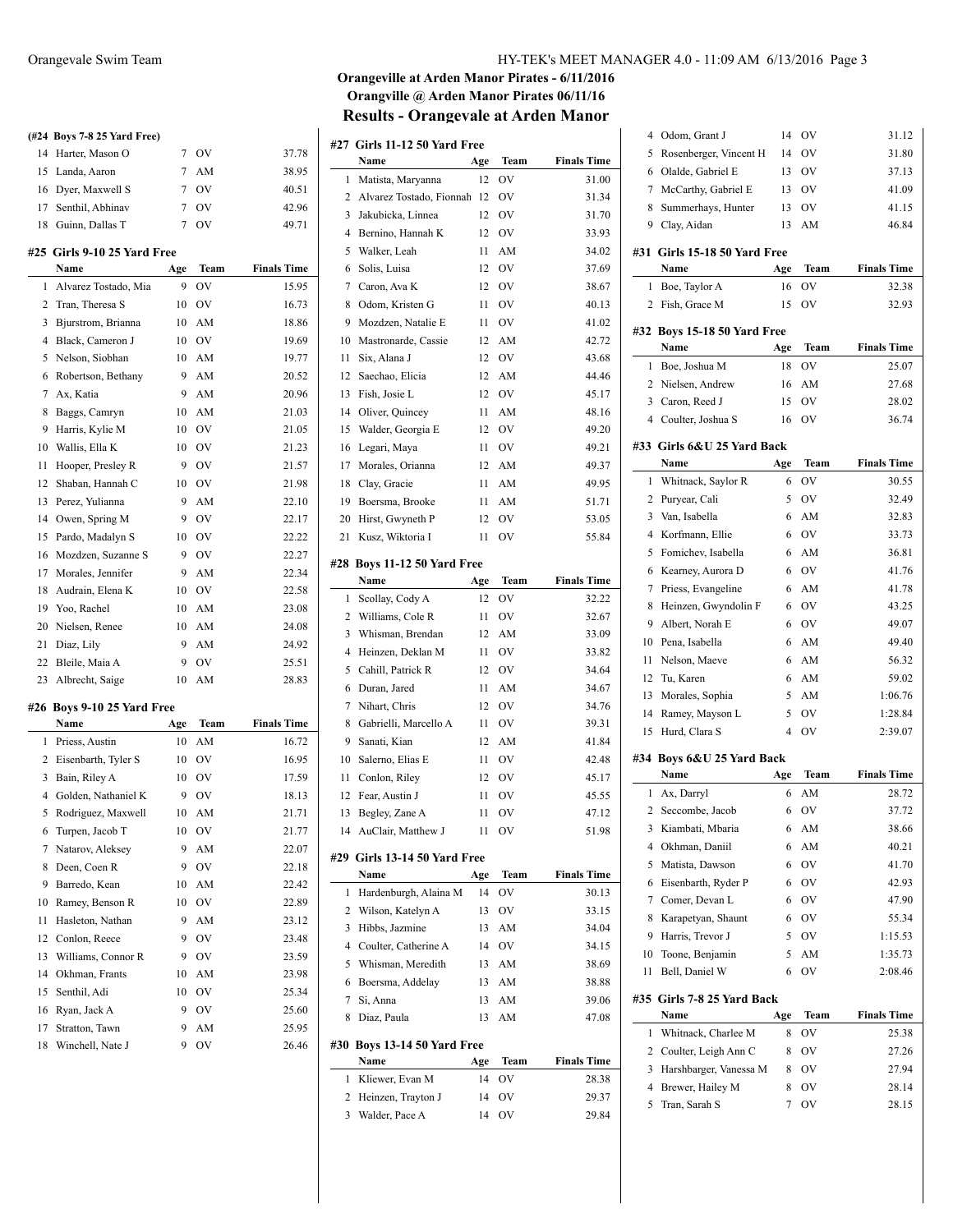# **(#35 Girls 7-8 25 Yard Back)** 6 Kusz, Natalia E 8 OV 28.21 7 Weist, Emily 8 OV 28.90 8 Harris, Avery N 8 OV 30.76 9 Chavez, Ariana M 7 OV 31.05 10 Baggs, Hayden 8 AM 34.29 11 Mercer, Nikki K 7 OV 34.69 12 Brewer, Madison G 8 OV 39.02 13 Tilford, Ava 8 OV 39.42 14 Six, Ashlyn J 8 OV 47.50 15 Coulter, Noelle E 7 OV 48.72 16 Guinn, Keira A 7 OV 50.70 **#36 Boys 7-8 25 Yard Back Name Age Team Finals Time** 1 Puryear, Will A 8 OV 21.14 2 Tran, Nicolas S 8 OV 23.84 3 Seccombe, Adam 8 OV 26.05 4 Turner, Harry 7 OV 26.43 5 Jenkins, Jack T 7 OV 28.72 6 Ramey, Emerson J 7 OV 30.37 7 Southerland, Kaden-Paul 8 OV 30.48 8 Montgomery, Colin D 8 OV 30.96 9 Toone, Jonathan 8 AM 32.56 10 Posehn, Max 7 AM 32.84 11 Bain, Jacoby J 7 OV 33.17 12 Toone, James 7 AM 33.83 13 Dyer, Samuel N 7 OV 35.69 14 Turpen, Robert H 8 OV 36.95 15 Begley, Rhys E 7 OV 37.65 16 Schofield, Jackson R 8 OV 39.45 17 Senthil, Abhinav 7 OV 41.98 18 Harter, Mason O 7 OV 44.13 19 Landa, Aaron 7 AM 51.74 20 Guinn, Dallas T 7 OV 58.25 --- Dyer, Maxwell S 7 OV DQ --- Okhman, Samuil 8 AM DQ --- Boersma, Spencer 7 AM DQ **#37 Girls 9-10 25 Yard Back Name Age Team Finals Time**

| Edney, Marissa            | 10 | AM | 20.19 |
|---------------------------|----|----|-------|
| Robertson, Bethany<br>2   | 9  | AM | 22.11 |
| Alvarez Tostado, Zoe<br>3 | 9  | OV | 22.18 |
| Bernino, Lucy A           | 10 | OV | 22.32 |
| Baggs, Camryn             | 10 | AM | 23.20 |
| Bjurstrom, Brianna        | 10 | AM | 23.25 |
| 7 Sample, Hannah J        | 10 | OV | 23.52 |
| Nielsen, Claire           | 10 | AM | 25.08 |
| Pardo, Madalyn S          | 10 | OV | 25.68 |
| 10<br>Hooper, Presley R   | 9  | OV | 26.67 |
| Mozdzen, Suzanne S        | 9  | OV | 27.34 |
| 12 Bleile, Maia A         | 9  | OV | 27.36 |
| 13 Owen, Spring M         | 9  | OV | 27.67 |
| 14 Morales, Jennifer      | 9  | AM | 28.37 |
| 15 Harris, Kylie M        | 10 | OV | 28.61 |
|                           |    |    |       |

## Orangevale Swim Team HY-TEK's MEET MANAGER 4.0 - 11:09 AM 6/13/2016 Page 4

## **Orangeville at Arden Manor Pirates - 6/11/2016 Orangville @ Arden Manor Pirates 06/11/16 Results - Orangevale at Arden Manor**

16 Nielsen, Renee 10 AM 30.11

|              | <b>THUBUH, RUHUC</b>               |           | 1111 | <b><i><u>JU.II</u></i></b> |
|--------------|------------------------------------|-----------|------|----------------------------|
|              | #38 Boys 9-10 25 Yard Back<br>Name | Age       | Team | <b>Finals Time</b>         |
| 1            | Eisenbarth, Tyler S                | 10        | OV   | 19.74                      |
| 2            | Robinson, Asher                    | 9         | AM   | 22.43                      |
| 3            | Bain, Riley A                      | 10        | OV   | 22.59                      |
| 4            | Fomichev, Daniel                   | 10        | AM   | 23.02                      |
| 5            | Pitnikoff, Jackson S               | 9         | OV   | 24.24                      |
| 6            | Deen, Coen R                       | 9         | OV   | 25.44                      |
| $\tau$       | Cook, Micah V                      | 9         | OV   | 25.60                      |
| 8            | Barredo, Kean                      | 10        | AM   | 26.15                      |
| 9            | Mercer, Brandon C                  | 9         | OV   | 26.50                      |
| 10           | Conlon, Reece                      | 9         | OV   | 27.12                      |
| 11           | Okhman, Frants                     | 10        | AM   | 27.71                      |
| 12           | Hasleton, Nathan                   | 9         | AM   |                            |
| 13           |                                    |           | AM   | 28.01                      |
| 14           | Ramirez, Anthony                   | 9<br>9    | OV   | 28.20                      |
|              | Winchell, Nate J                   |           | OV   | 28.21                      |
| 15           | Williams, Connor R                 | 9         |      | 28.37                      |
| 16           | Ramey, Benson R                    | 10        | OV   | 28.69                      |
| 17           | Posehn, Nico                       | 10        | AM   | 28.90                      |
| 18           | Senthil, Adi                       | 10        | OV   | 30.23                      |
| 19           | Rodriguez, Maxwell                 | 10        | AM   | 33.44                      |
|              | #39 Girls 11-12 50 Yard Back       |           |      |                            |
|              | Name                               | Age       | Team | <b>Finals Time</b>         |
| 1            | Walker, Leah                       | 11        | AM   | 40.13                      |
| 2            | Ryan, Paige E                      | 12        | OV   | 41.64                      |
| 3            | Karapetyan, Ruzanna                | 12        | OV   | 42.20                      |
| 4            | Albrecht, Aynslee                  | 12        | AM   | 48.01                      |
| 5            | Odom, Kristen G                    | 11        | OV   | 52.75                      |
| 6            | Fish, Josie L                      | 12        | OV   | 53.46                      |
| 7            | Kliewer, Shay M                    | 11        | OV   | 54.79                      |
| 8            | Legari, Maya                       | 11        | OV   | 58.93                      |
| 9            | Walder, Georgia E                  | 12        | OV   | 1:01.23                    |
| 10           | Hirst, Gwyneth P                   | 12        | OV   | 1:02.08                    |
| 11           | Brackett, Christalina F            | 11        | OV   | 1:02.27                    |
| 12           | Oliver, Quincey                    | 11        | AM   | 1:02.80                    |
| 13           | Morales, Orianna                   | 12        | AM   | 1:03.60                    |
| 14           | Kusz, Wiktoria I                   | 11        | OV   | 1:06.37                    |
| #40          | Boys 11-12 50 Yard Back            |           |      |                            |
|              | Name                               | Age       | Team | <b>Finals Time</b>         |
| 1            | Scollay, Cody A                    | 12        | OV   | 39.86                      |
| 2            | Nihart, Chris                      | 12        | OV   | 46.09                      |
| 3            | Salerno, Elias E                   | 11        | OV   | 47.81                      |
| 4            | Gabrielli, Marcello A              | 11        | OV   | 48.64                      |
| 5            | Conlon, Riley                      | 12        | OV   | 52.60                      |
| 6            | Begley, Zane A                     | 11        | OV   | 55.38                      |
| 7            | Fear, Austin J                     | 11        | OV   | 56.56                      |
| 8            | Villalobos, Antonio                | 11        | AM   | 58.19                      |
| 9            | AuClair, Matthew J                 | 11        | OV   | 1:07.75                    |
|              |                                    |           |      |                            |
| #41          | Girls 13-14 50 Yard Back<br>Name   |           | Team | <b>Finals Time</b>         |
| $\mathbf{1}$ | Hardenburgh, Alaina M              | Age<br>14 | OV   | 35.18                      |
| 2            | Coulter, Catherine A               | 14        | OV   | 44.71                      |
| 3            | Si, Anna                           | 13        | AM   | 50.84                      |
|              |                                    |           |      |                            |

| 4        | Cook, Corrina M              | 13  | OV          | 1:03.22            |
|----------|------------------------------|-----|-------------|--------------------|
| ---      | Baker, Jordyn                | 13  | AM          | DQ                 |
|          | #42 Boys 13-14 50 Yard Back  |     |             |                    |
|          | Name                         | Age | Team        | <b>Finals Time</b> |
| 1        | Heinzen, Trayton J           | 14  | ov          | 40.16              |
| 2        | Walder, Pace A               | 14  | OV          | 40.27              |
| 3        | Rosenberger, Vincent H       | 14  | OV          | 40.43              |
| 4        | McCarthy, Gabriel E          | 13  | OV          | 48.34              |
| 5        | Clay, Aidan                  | 13  | AM          | 1:00.29            |
| 6        | Gentry, Brett                | 13  | AM          | 1:25.72            |
|          | Summerhays, Hunter           | 13  | OV          | DQ                 |
|          | #43 Girls 15-18 50 Yard Back |     |             |                    |
|          | Name                         | Age | Team        | <b>Finals Time</b> |
| 1        | Boe, Taylor A                | 16  | OV          | 35.43              |
|          | #44 Boys 15-18 50 Yard Back  |     |             |                    |
|          | Name                         | Age | <b>Team</b> | <b>Finals Time</b> |
| 1        | Boe, Joshua M                | 18  | OV          | 29.24              |
| 2        | Boe, Jacob C                 | 15  | <b>OV</b>   | 30.48              |
| 3        | Putnam, Evan                 | 15  | AM          | 38.35              |
| 4        | Smet, Joshua S               | 15  | OV          | 38.59              |
| 5        | Coulter, Joshua S            | 16  | OV          | 46.33              |
|          | #45 Girls 7-8 25 Yard Breast |     |             |                    |
|          | Name                         | Age | Team        | <b>Finals Time</b> |
| 1        | Tran, Sarah S                | 7   | OV          | 31.22              |
| 2        | Harris, Avery N              | 8   | OV          | 35.69              |
| 3        | Hurd, Carolyn C              | 7   | OV          | 38.73              |
| 4        | Wallis, Adalynn E            | 8   | <b>OV</b>   | 39.05              |
| 5        | Franz, Allison J             | 7   | <b>OV</b>   | 50.63              |
| 6        | Six, Ashlyn J                | 8   | <b>OV</b>   | 57.31              |
| ---      | Sheridan, Jude S             | 7   | <b>OV</b>   | DQ                 |
| ---      | Brewer, Hailey M             | 8   | <b>OV</b>   | DQ                 |
| ---      | Robinson, Esther             | 7   | AM          | DQ                 |
| $\cdots$ | Brewer, Madison G            | 8   | OV          | DQ                 |
| ---      | Diaz, Betzy                  | 8   | AM          | DQ                 |
| ---      | Tilford, Ava                 | 8   | OV          | DQ                 |
| ---      | Kusz, Natalia E              | 8   | ov          | DQ                 |
|          | #46 Boys 7-8 25 Yard Breast  |     |             |                    |
|          | Name                         | Age | Team        | <b>Finals Time</b> |
| 1        | Tu, Ryan                     | 8   | AM          | 26.93              |
| 2        | Ramey, Emerson J             | 7   | OV          | 28.56              |
| 3        | Tran, Nicolas S              | 8   | OV          | 30.34              |
| 4        | Puryear, Will A              | 8   | ov          | 30.88              |
| 5        | Montgomery, Colin D          | 8   | OV          | 34.86              |
| 6        | Van, Ryan                    | 8   | AM          | 38.19              |
| 7        | Seccombe, Adam               | 8   | OV          | 46.04              |
| 8        | Nelson, Desmond              | 8   | AM          | 48.34              |
| ---      | Galvan, Jayden               | 8   | AM          | DQ                 |
| ---      | Southerland, Kaden-Paul      | 8   | OV          | DQ                 |
| ---      | Harshbarger, Dustin L        | 7   | OV          | DQ                 |
|          | Schofield, Jackson R         | 8   | OV          | DQ                 |
|          | Okhman, Samuil               | 8   | AM          | DQ                 |
|          | Diaz, Vicente                | 8   | AM          | DQ                 |
|          |                              |     |             |                    |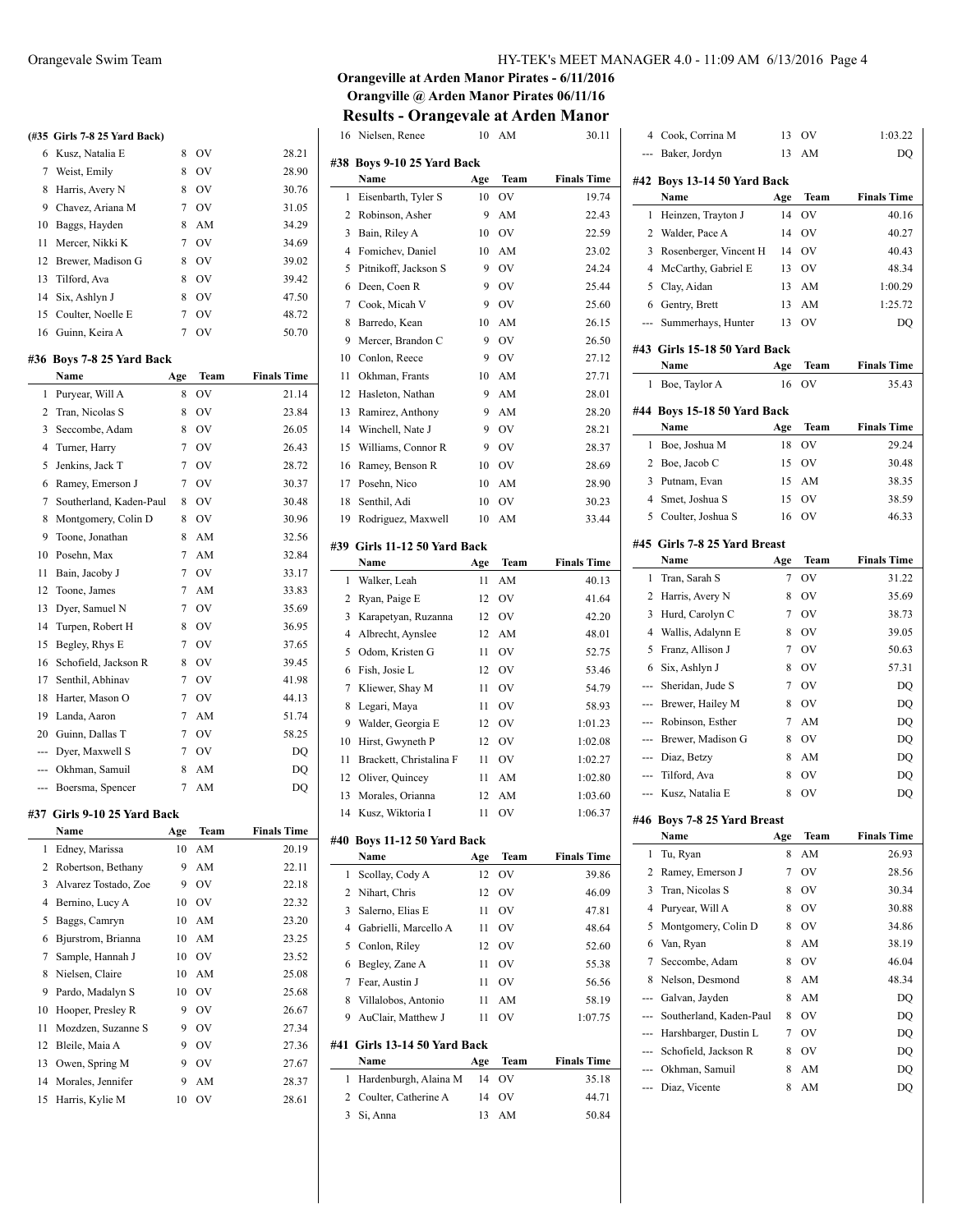|     | #47 Girls 9-10 25 Yard Breast  |     |           |                    |
|-----|--------------------------------|-----|-----------|--------------------|
|     | Name                           | Age | Team      | <b>Finals Time</b> |
| 1   | Bernino, Lucy A                | 10  | OV        | 23.00              |
| 2   | Sample, Hannah J               | 10  | OV        | 25.52              |
| 3   | Nelson, Siobhan                | 10  | AM        | 26.43              |
| 4   | Nielsen, Renee                 | 10  | AM        | 26.78              |
| 5   | Timonichev, Katelyn            | 10  | AM        | 27.32              |
| 6   | Hooper, Presley R              | 9   | OV        | 27.53              |
| 7   | Yoo, Rachel                    | 10  | AM        | 28.97              |
| 8   | Franz, Courtney J              | 10  | OV        | 29.71              |
| 9   | Alvarez Tostado, Zoe           | 9   | OV        | 30.77              |
| 10  | Owen, Spring M                 | 9   | OV        | 32.07              |
| --- | Mozdzen, Suzanne S             | 9   | OV        | DQ                 |
| --- | Pardo, Madalyn S               | 10  | OV        | DQ                 |
| --- | Albrecht, Saige                | 10  | AM        | DQ                 |
| --- | Perez, Yulianna                | 9   | AM        | DQ                 |
| --- | Diaz, Lily                     | 9   | AM        | DQ                 |
| --- | Harris, Kylie M                | 10  | OV        | DQ                 |
|     | Ax, Katia                      | 9   | AM        | DQ                 |
|     | #48 Boys 9-10 25 Yard Breast   |     |           |                    |
|     | Name                           | Age | Team      | <b>Finals Time</b> |
| 1   | Smith, Brennan J               | 10  | OV        | 24.34              |
| 2   | Weist, Ronnie                  | 10  | OV        | 25.20              |
| 3   | Priess, Austin                 | 10  | AM        | 25.53              |
| 4   | Ramey, Benson R                | 10  | OV        | 26.35              |
| 5   | Hasleton, Grant                | 10  | AM        | 27.31              |
| 6   | Cook, Micah V                  | 9   | OV        | 29.74              |
| 7   | Deen, Coen R                   | 9   | OV        | 30.59              |
| 8   | Mercer, Brandon C              | 9   | <b>OV</b> | 30.82              |
| 9   | Pitnikoff, Jackson S           | 9   | OV        | 31.89              |
| 10  | Stratton, Tawn                 | 9   | AM        | 38.73              |
| --- | Winchell, Nate J               | 9   | OV        | DQ                 |
| --- | Mastronarde, Zephen            | 10  | AM        | DQ                 |
| --- | Natarov, Aleksev               | 9   | AM        | DO                 |
|     |                                |     |           |                    |
|     | #49 Girls 11-12 50 Yard Breast |     |           |                    |
|     | Name                           | Age | Team      | <b>Finals Time</b> |
| 1   | Jakubicka, Linnea              | 12  | ov        | 41.48              |
| 2   | Alvarez Tostado, Fionnah       | 12  | ov        | 42.62              |
| 3   | Caron, Ava K                   | 12  | ov        | 45.99              |
| 4   | Karapetyan, Ruzanna            | 12  | OV        | 46.06              |
| 5   | Matista, Maryanna              | 12  | OV        | 46.16              |
| 6   | Bernino, Hannah K              | 12  | OV        | 49.97              |
| 7   | Mozdzen, Natalie E             | 11  | OV        | 51.16              |
| 8   | Saechao, Elicia                | 12  | AM        | 54.13              |
| 9   | Mastronarde, Cassie            | 12  | AM        | 55.12              |
| 10  | Morales, Orianna               | 12  | AM        | 57.99              |
| 11  | Albrecht, Aynslee              | 12  | AM        | 58.24              |
| 12  | Six, Alana J                   | 12  | OV        | 58.94              |
| 13  | Brackett, Christalina F        | 11  | OV        | 59.29              |
| 14  | Cruz, Lexy                     | 12  | AM        | 1:00.57            |
| 15  | Kusz, Wiktoria I               | 11  | OV        | 1:01.37            |
| 16  | Boersma, Brooke                | 11  | AM        | 1:18.66            |

--- Sanati, Rainah 11 AM DQ

| HY-TEK's MEET MANAGER 4.0 - 11:09 AM 6/13/2016 Page 5 |  |  |
|-------------------------------------------------------|--|--|
|-------------------------------------------------------|--|--|

# **Orangeville at Arden Manor Pirates - 6/11/2016 Orangville @ Arden Manor Pirates 06/11/16 Results - Orangevale at Arden Manor**

|                | #50 Boys 11-12 50 Yard Breast |     | Team           |                    |
|----------------|-------------------------------|-----|----------------|--------------------|
|                | Name                          | Age | OV             | <b>Finals Time</b> |
| 1              | Coulter, James W              | 12  |                | 42.39              |
| 2              | Cullifer, Nevyn               | 12  | AM             | 42.85              |
| 3              | Heinzen, Deklan M             | 11  | <b>OV</b>      | 43.32              |
| $\overline{4}$ | Cahill, Patrick R             | 12  | <b>OV</b>      | 47.04              |
| 5              | Matista, Matthew              | 11  | <b>OV</b>      | 47.41              |
| 6              | Duran, Jared                  | 11  | AM             | 48.21              |
| 7              | Nihart, Chris                 | 12  | OV             | 55.95              |
| 8              | Fear, Austin J                | 11  | OV             | 1:08.16            |
|                | 9 Conlon, Riley               | 12  | OV             | 1:10.39            |
| ---            | AuClair, Matthew J            | 11  | O <sub>V</sub> | DO                 |
| #51            | Girls 13-14 50 Yard Breast    |     |                |                    |
|                | Name                          | Age | Team           | <b>Finals Time</b> |
| 1              | Pagliaro, Greysha D           | 14  | OV             | 37.34              |
| 2              | Ortiz, Lizzy                  | 14  | AM             | 43.57              |
| 3              | Weist, Julia                  | 13  | OV             | 46.46              |
| $\overline{4}$ | Mureness, Kaylah              | 13  | AM             | 47.08              |
| 5              | Wilson, Katelyn A             | 13  | <b>OV</b>      | 49.20              |
| 6              | Si, Anna                      | 13  | AM             | 53.20              |
| 7              | Whisman, Meredith             | 13  | AM             | 54.81              |
| 8              | Diaz, Paula                   | 13  | AM             | 57.08              |
| #52            | Boys 13-14 50 Yard Breast     |     |                |                    |
|                | Name                          | Age | Team           | <b>Finals Time</b> |
| 1              | Kliewer, Evan M               | 14  | OV             | 36.91              |
| 2              | Sanati, Braden                | 14  | AM             | 39.61              |
| 3              | Fish, Jackson D               | 14  | OV             | 42.12              |
| $\overline{4}$ | Rosenberger, Vincent H        | 14  | OV             | 44.08              |
| 5              | Olalde, Gabriel E             | 13  | OV             | 49.34              |
| ---            | Gentry, Brett                 | 13  | AM             | DQ                 |
| #53            | Girls 15-18 50 Yard Breast    |     |                |                    |
|                | Name                          | Age | Team           | <b>Finals Time</b> |
| 1              | Stinson, Amanda E             | 15  | OV             | 45.43              |
|                |                               |     |                |                    |
|                | #54 Boys 15-18 50 Yard Breast |     |                |                    |
|                | Name                          | Age | Team           | <b>Finals Time</b> |
| 1              | Dalton, Christopher M         | 16  | OV             | 36.55              |
| 2              | Smet, Joshua S                | 15  | OV             | 37.32              |
| 3              | Caron, Reed J                 | 15  | OV             | 37.53              |
| 4              | Putnam, Evan                  | 15  | AM             | 46.14              |
| #55            | Girls 7-8 50 Yard Free        |     |                |                    |
|                | Name                          | Age | Team           | <b>Finals Time</b> |
| 1              | Whitnack, Charlee M           | 8   | OV             | 44.05              |
| 2              | Kaufert, Kolby A              | 8   | OV             | 47.46              |
| 3              | Coulter, Leigh Ann C          | 8   | OV             | 47.48              |
| 4              | Harshbarger, Vanessa M        | 8   | OV             | 51.33              |
| 5              | Tran, Sarah S                 | 7   | OV             | 55.77              |
| 6              | Wallis, Adalynn E             | 8   | OV             | 56.78              |
| 7              | Weist, Emily                  | 8   | OV             | 1:02.66            |
| 8              | Chavez, Ariana M              | 7   | OV             | 1:07.30            |
| 9              | Robinson, Esther              | 7   | AM             | 1:08.03            |
| 10             | Baggs, Hayden                 | 8   | AM             | 1:09.16            |
| 11             | Mercer, Nikki K               | 7   | OV             | 1:15.22            |

| 12  | Diaz, Betzy                        | 8   | AM        | 1:20.41            |
|-----|------------------------------------|-----|-----------|--------------------|
| 13  | Hurd, Carolyn C                    | 7   | OV        | 1:31.28            |
| 14  | Coulter, Noelle E                  | 7   | OV        | 2:08.93            |
| 15  | Guinn, Keira A                     | 7   | OV        | 2:18.24            |
| #56 | Boys 7-8 50 Yard Free              |     |           |                    |
|     | Name                               | Age | Team      | <b>Finals Time</b> |
| 1   | Tu, Ryan                           | 8   | AM        | 44.12              |
| 2   | Golden, Brayden J                  | 7   | OV        | 49.24              |
| 3   | Turner, Harry                      | 7   | OV        | 49.50              |
| 4   | AuClair, Wyatt J                   | 8   | OV        | 52.18              |
| 5   | Galvan, Jayden                     | 8   | AM        | 54.67              |
| 6   | Jenkins, Jack T                    | 7   | OV        | 57.38              |
| 7   | Turpen, Robert H                   | 8   | <b>OV</b> | 57.78              |
| 8   | Toone, Jonathan                    | 8   | AM        | 1:02.37            |
| 9   | Diaz, Vicente                      | 8   | AM        | 1:05.53            |
| 10  | Southerland, Kaden-Paul            | 8   | OV        | 1:06.70            |
| 11  | Bain, Jacoby J                     | 7   | OV        | 1:10.28            |
| 12  |                                    | 7   | OV        | 1:11.23            |
| 13  | Begley, Rhys E<br>Dyer, Samuel N   | 7   | OV        | 1:11.92            |
| 14  | Nelson, Desmond                    | 8   | AM        | 1:16.10            |
| 15  | Harter, Mason O                    | 7   | OV        | 1:25.37            |
| 16  | Senthil, Abhinav                   | 7   | OV        | 1:29.64            |
| 17  | Dyer, Maxwell S                    | 7   | OV        |                    |
| 18  | Landa, Aaron                       | 7   | AM        | 1:37.17            |
|     |                                    | 7   | OV        | 1:43.35            |
| 19  | Guinn, Dallas T                    |     |           | 1:46.55            |
|     | #57 Girls 9-10 50 Yard Free        |     |           |                    |
|     | Name                               | Age | Team      | <b>Finals Time</b> |
| 1   |                                    |     |           |                    |
|     | Jenkins, Anna M                    | 10  | OV        | 35.39              |
| 2   | Alvarez Tostado, Mia               | 9   | OV        | 37.08              |
| 3   | Alvarez Tostado, Zoe               | 9   | OV        | 41.59              |
| 4   | Franz, Courtney J                  | 10  | OV        | 42.19              |
| 5   | Audrain, Elena K                   | 10  | OV        | 43.40              |
| 6   | Wallis, Ella K                     | 10  | OV        | 46.09              |
| 7   | Nielsen, Claire                    | 10  | AM        | 46.96              |
| 8   | Shaban, Hannah C                   | 10  | <b>OV</b> | 49.02              |
| 9   | Sample, Hannah J                   | 10  | OV        | 49.09              |
| 10  | Perez, Yulianna                    | 9   | AM        | 51.53              |
| 11  | Bleile, Maia A                     | 9   | OV        | 54.93              |
| 12  | Diaz, Lily                         | 9   | AM        | 58.48              |
| 13  | Yoo, Rachel                        | 10  | AM        | 59.73              |
| --- | Morales, Jennifer                  | 9   | AM        | DQ                 |
|     |                                    |     |           |                    |
|     | #58 Boys 9-10 50 Yard Free<br>Name | Age | Team      | <b>Finals Time</b> |
| 1   | Durgin, Elijah J                   | 10  | OV        | 35.51              |
| 2   | Harshbarger, Cyrus L               | 10  | OV        | 38.19              |
| 3   | Golden, Nathaniel K                | 9   | OV        | 39.31              |
| 4   | Smith, Brennan J                   | 10  | OV        | 39.63              |
| 5   | Hasleton, Grant                    | 10  | AM        | 46.94              |
| 6   | Conlon, Reece                      | 9   | OV        | 47.37              |
| 7   | Turpen, Jacob T                    | 10  | OV        | 47.44              |
| 8   | Barredo, Kean                      | 10  | AM        | 50.25              |
| 9   | Mastronarde, Zephen                | 10  | AM        | 51.95              |
| 10  | Ramirez, Anthony                   | 9   | AM        | 53.13              |
| 11  | Mercer, Brandon C                  | 9   | ov        | 53.25              |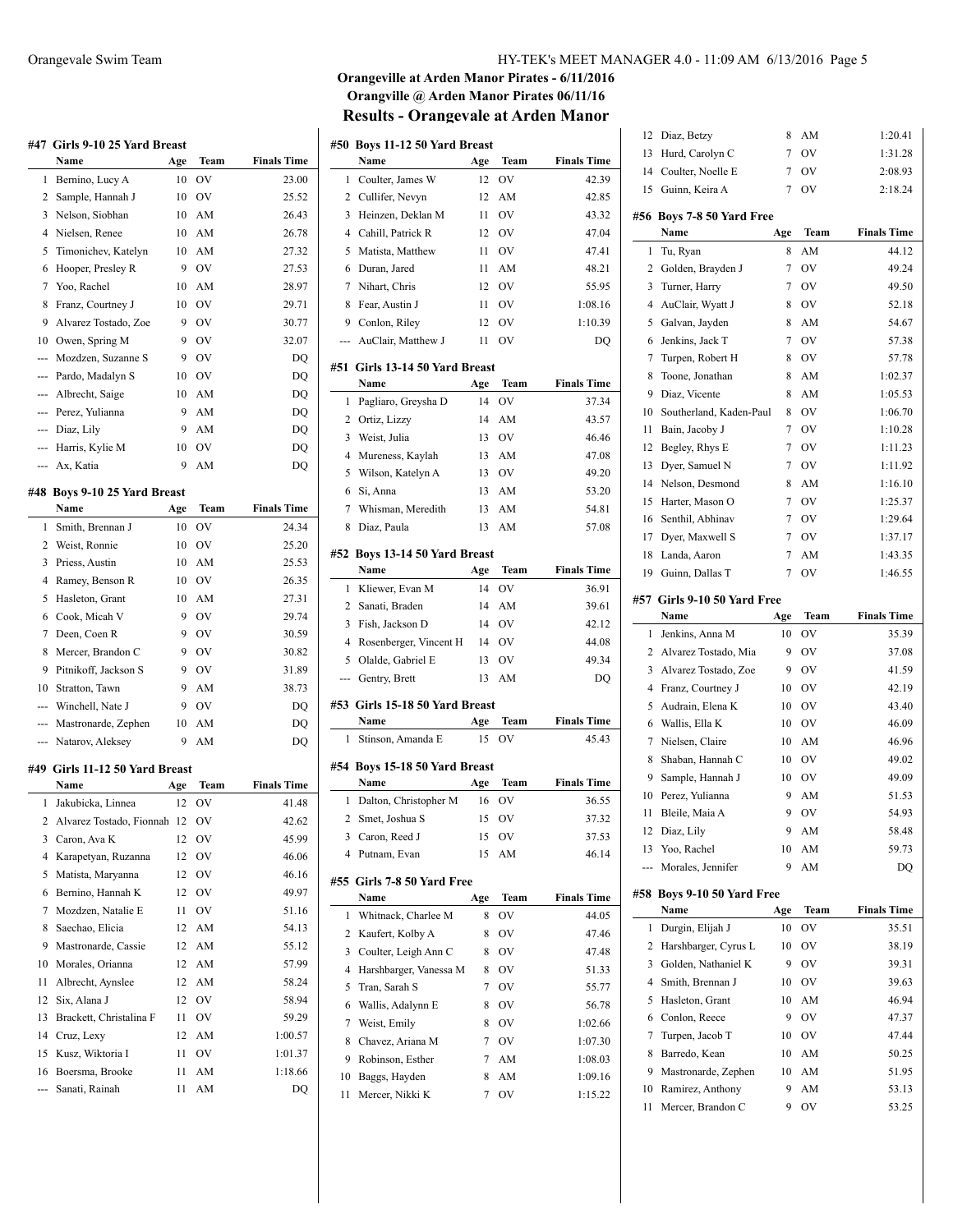|     | (#58 Boys 9-10 50 Yard Free)    |     |           |                    |
|-----|---------------------------------|-----|-----------|--------------------|
| 12  | Rodriguez, Maxwell              | 10  | AM        | 53.32              |
| 13  | Senthil, Adi                    | 10  | OV        | 54.38              |
|     | 14 Williams, Connor R           | 9   | <b>OV</b> | 54.45              |
| 15  | Ryan, Jack A                    | 9   | <b>OV</b> | 56.59              |
| 16  | Stratton, Tawn                  | 9   | AM        | 1:04.09            |
|     | #59 Girls 11-12 100 Yard Free   |     |           |                    |
|     | Name                            | Age | Team      | <b>Finals Time</b> |
| 1   | Ryan, Paige E                   | 12  | OV        | 1:23.20            |
| 2   | Solis, Luisa                    | 12  | OV        | 1:24.68            |
| 3   | Odom, Kristen G                 | 11  | OV        | 1:31.76            |
| 4   | Mozdzen, Natalie E              | 11  | OV        | 1:33.91            |
| 5   | Six, Alana J                    | 12  | <b>OV</b> | 1:43.98            |
| 6   | Saechao, Elicia                 | 12  | AM        | 1:46.52            |
| 7   | Cruz, Lexy                      | 12  | AM        | 1:46.62            |
| 8   | Clay, Gracie                    | 11  | AM        | 1:48.69            |
| 9   | Walder, Georgia E               | 12  | <b>OV</b> | 1:50.12            |
| 10  | Oliver, Quincey                 | 11  | AM        | 1:50.34            |
| 11  | Boersma, Brooke                 | 11  | AM        | 1:57.56            |
| 12  | Legari, Maya                    | 11  | <b>OV</b> | 1:57.68            |
| 13  | Hirst, Gwyneth P                | 12  | OV        | 2:00.20            |
| 14  | Kusz, Wiktoria I                | 11  | OV        | 2:05.02            |
|     |                                 |     |           |                    |
|     | #60 Boys 11-12 100 Yard Free    |     |           |                    |
|     | Name                            | Age | Team      | <b>Finals Time</b> |
| 1   | Coulter, James W                | 12  | OV        | 1:08.73            |
| 2   | Black, Ethan J                  | 12  | <b>OV</b> | 1:12.07            |
| 3   | Whisman, Brendan                | 12  | AM        | 1:17.98            |
| 4   | Williams, Cole R                | 11  | <b>OV</b> | 1:18.02            |
| 5   | Scollay, Cody A                 | 12  | <b>OV</b> | 1:18.91            |
| 6   | Matista, Matthew                | 11  | <b>OV</b> | 1:22.00            |
| 7   | Salerno, Elias E                | 11  | OV        | 1:34.92            |
| 8   | Sanati, Kian                    | 12  | AM        | 1:40.53            |
|     | 9 Villalobos, Antonio           | 11  | AM        | 1:49.94            |
|     | #61 Girls 13-14 100 Yard Free   |     |           |                    |
|     | Name                            | Age | Team      | <b>Finals Time</b> |
| 1   | Ortiz, Lizzy                    | 14  | AM        | 1:12.40            |
| 2   | Baker, Jordyn                   | 13  | AM        | 1:15.13            |
| 3   | Priess, Madelyn                 | 13  | AM        | 1:17.12            |
| 4   | Weist, Julia                    | 13  | OV        | 1:17.29            |
| 5   | Mureness, Kaylah                | 13  | AM        | 1:25.45            |
| 6   | Coulter, Catherine A            | 14  | OV        | 1:26.17            |
| 7   | Whisman, Meredith               | 13  | AM        | 1:29.04            |
| 8   | Boersma, Addelay                | 13  | AM        | 1:30.25            |
| 9   | Cook, Corrina M                 | 13  | OV        | 1:32.32            |
|     |                                 |     |           |                    |
| #62 | <b>Boys 13-14 100 Yard Free</b> |     |           |                    |
|     | Name                            | Age | Team      | <b>Finals Time</b> |
| 1   | Heinzen, Trayton J              | 14  | OV        | 1:05.47            |
| 2   | Sanati, Braden                  | 14  | AM        | 1:12.97            |
| 3   | Olalde, Gabriel E               | 13  | OV        | 1:25.39            |
| 4   | McCarthy, Gabriel E             | 13  | OV        | 1:32.92            |
| 5   | Summerhays, Hunter              | 13  | OV        | 1:37.81            |
|     |                                 |     |           |                    |
|     |                                 |     |           |                    |

## **Orangeville at Arden Manor Pirates - 6/11/2016 Orangville @ Arden Manor Pirates 06/11/16 Results - Orangevale at Arden Manor**

|                | #63   Girls 15-18 100 Yard Free |     |                              |                    |
|----------------|---------------------------------|-----|------------------------------|--------------------|
|                | Name                            | Age | Team                         | <b>Finals Time</b> |
| 1              | Fish, Grace M                   | 15  | OV                           | 1:13.51            |
| 2              | Boe, Taylor A                   | 16  | OV                           | 1:14.04            |
|                | #64 Boys 15-18 100 Yard Free    |     |                              |                    |
|                | Name                            | Age | Team                         | <b>Finals Time</b> |
| 1              | Boe, Joshua M                   | 18  | OV                           | 55.73              |
| 2              | Nielsen, Andrew                 | 16  | AM                           | 1:03.16            |
| 3              | Boe, Jacob C                    | 15  | OV                           | 1:04.71            |
| $\overline{4}$ | Putnam, Evan                    | 15  | AM                           | 1:20.96            |
| 5              | Coulter, Joshua S               | 16  | OV                           | 1:22.83            |
|                | #65 Girls 7-8 25 Yard Fly       |     |                              |                    |
|                | Name                            | Age | Team                         | <b>Finals Time</b> |
| 1              | Kaufert, Kolby A                | 8   | OV                           | 27.70              |
| 2              | Kusz, Natalia E                 | 8   | OV                           | 28.00              |
| 3              | Weist, Emily                    | 8   | OV                           | 28.54              |
| $\overline{4}$ | Whitnack, Charlee M             | 8   | OV                           | 29.39              |
| 5              | Coulter, Leigh Ann C            | 8   | OV                           | 36.06              |
| 6              | Wallis, Adalynn E               | 8   | OV                           | 37.48              |
| ---            | Sheridan, Jude S                | 7   | OV                           | DQ                 |
| ---            | Franz, Allison J                | 7   | OV                           | DQ                 |
| ---            | Mercer, Nikki K                 | 7   | OV                           | DQ                 |
| ---            | Robinson, Esther                | 7   | AM                           | DQ                 |
|                |                                 |     |                              |                    |
|                | #66 Boys 7-8 25 Yard Fly        |     |                              |                    |
|                | Name                            | Age | Team                         | <b>Finals Time</b> |
| 1              | Tu, Ryan                        | 8   | AM                           | 24.66              |
| 2              | Tran, Nicolas S                 | 8   | OV                           | 29.00              |
| 3              | Puryear, Will A                 | 8   | OV                           | 29.88              |
| 4              | AuClair, Wyatt J                | 8   | OV                           | 30.46              |
| 5              | Jenkins, Jack T                 | 7   | OV                           | 31.19              |
| 6              | Golden, Brayden J               | 7   | OV                           | 34.31              |
| 7              | Montgomery, Colin D             | 8   | OV                           | 39.75              |
| 8              | Nelson, Desmond                 | 8   | AM                           | 47.78              |
| ---            | Seccombe, Adam                  | 8   | OV                           | DQ                 |
| ---            | Harshbarger, Dustin L           | 7   | OV                           | DQ                 |
| ---            | Ramey, Emerson J                | 7   | OV                           | DQ                 |
| ---            | Toone, James                    | 7   | AM                           | DQ                 |
|                | Toone, Jonathan                 | 8   | AM                           | DQ                 |
|                | Posehn, Max                     | 7   | AM<br>$\mathbf{A}\mathbf{M}$ | DQ                 |
|                | --- Galvan, Jayden              | 8   |                              | DQ                 |
| ---            |                                 |     |                              |                    |
|                | Boersma, Spencer                | 7   | AM                           | DQ                 |
|                | --- Okhman, Samuil              | 8   | AM                           | DQ                 |
| ---            | Van, Ryan                       | 8   | AM                           | DQ                 |
|                | Girls 9-10 25 Yard Fly          |     |                              |                    |
|                | Name                            | Age | Team                         | <b>Finals Time</b> |
| 1              | Edney, Marissa                  | 10  | AM                           | 19.01              |
| 2              | Jenkins, Anna M                 | 10  | OV                           | 20.33              |
| #67<br>3       | Tran, Theresa S                 | 10  | OV                           | 20.58              |
| 4              | Nelson, Siobhan                 | 10  | AM                           | 21.12              |
| 5              | Black, Cameron J                | 10  | OV                           | 21.70              |
| 6              | Bjurstrom, Brianna              | 10  | AM                           | 22.43              |
| 7              | Audrain, Elena K                | 10  | OV                           | 24.91              |

| 9                                                                                                                                                                                                                                                                                                                                                                                                                                                                          | Robertson, Bethany                | 9   | AΜ   | 25.85              |
|----------------------------------------------------------------------------------------------------------------------------------------------------------------------------------------------------------------------------------------------------------------------------------------------------------------------------------------------------------------------------------------------------------------------------------------------------------------------------|-----------------------------------|-----|------|--------------------|
| 10                                                                                                                                                                                                                                                                                                                                                                                                                                                                         | Ax, Katia                         | 9   | AM   | 26.43              |
| 11                                                                                                                                                                                                                                                                                                                                                                                                                                                                         | Nielsen, Claire                   | 10  | AM   | 28.07              |
| 12                                                                                                                                                                                                                                                                                                                                                                                                                                                                         | Wallis, Ella K                    | 10  | OV   | 31.39              |
| 13                                                                                                                                                                                                                                                                                                                                                                                                                                                                         | Shaban, Hannah C                  | 10  | OV   | 32.46              |
| ---                                                                                                                                                                                                                                                                                                                                                                                                                                                                        | Baggs, Camryn                     | 10  | AM   | DQ                 |
| ---                                                                                                                                                                                                                                                                                                                                                                                                                                                                        | Albrecht, Saige                   | 10  | AM   | DQ                 |
|                                                                                                                                                                                                                                                                                                                                                                                                                                                                            |                                   |     |      |                    |
|                                                                                                                                                                                                                                                                                                                                                                                                                                                                            | #68 Boys 9-10 25 Yard Fly<br>Name | Age | Team | <b>Finals Time</b> |
| 1                                                                                                                                                                                                                                                                                                                                                                                                                                                                          | Durgin, Elijah J                  | 10  | OV   | 17.14              |
| 2                                                                                                                                                                                                                                                                                                                                                                                                                                                                          | Harshbarger, Cyrus L              | 10  | OV   | 19.45              |
| 3                                                                                                                                                                                                                                                                                                                                                                                                                                                                          | Priess, Austin                    | 10  | AM   | 20.24              |
| 4                                                                                                                                                                                                                                                                                                                                                                                                                                                                          | Robinson, Asher                   | 9   | AM   | 22.34              |
| 5                                                                                                                                                                                                                                                                                                                                                                                                                                                                          | Bain, Riley A                     | 10  | OV   | 23.88              |
| 6                                                                                                                                                                                                                                                                                                                                                                                                                                                                          | Posehn, Nico                      | 10  | AM   | 26.21              |
| 7                                                                                                                                                                                                                                                                                                                                                                                                                                                                          | Weist, Ronnie                     | 10  | OV   | 26.36              |
| 8                                                                                                                                                                                                                                                                                                                                                                                                                                                                          | Hasleton, Grant                   | 10  | AM   | 28.33              |
| 9                                                                                                                                                                                                                                                                                                                                                                                                                                                                          | Cook, Micah V                     | 9   | OV   | 29.67              |
| 10                                                                                                                                                                                                                                                                                                                                                                                                                                                                         | Mastronarde, Zephen               | 10  | AM   | 32.71              |
| $\cdots$                                                                                                                                                                                                                                                                                                                                                                                                                                                                   | Ryan, Jack A                      | 9   | OV   | DQ                 |
| ---                                                                                                                                                                                                                                                                                                                                                                                                                                                                        | Eisenbarth, Tyler S               | 10  | OV   | DQ                 |
| ---                                                                                                                                                                                                                                                                                                                                                                                                                                                                        | Turpen, Jacob T                   | 10  | OV   | DQ                 |
| $\frac{1}{2} \left( \frac{1}{2} \right) \left( \frac{1}{2} \right) \left( \frac{1}{2} \right) \left( \frac{1}{2} \right) \left( \frac{1}{2} \right) \left( \frac{1}{2} \right) \left( \frac{1}{2} \right) \left( \frac{1}{2} \right) \left( \frac{1}{2} \right) \left( \frac{1}{2} \right) \left( \frac{1}{2} \right) \left( \frac{1}{2} \right) \left( \frac{1}{2} \right) \left( \frac{1}{2} \right) \left( \frac{1}{2} \right) \left( \frac{1}{2} \right) \left( \frac$ | Fomichev, Daniel                  | 10  | AM   | DQ                 |
| ---                                                                                                                                                                                                                                                                                                                                                                                                                                                                        | Okhman, Frants                    | 10  | AM   | DQ                 |
| ---                                                                                                                                                                                                                                                                                                                                                                                                                                                                        | Hasleton, Nathan                  | 9   | AM   | DQ                 |
|                                                                                                                                                                                                                                                                                                                                                                                                                                                                            |                                   |     |      |                    |
|                                                                                                                                                                                                                                                                                                                                                                                                                                                                            | #69 Girls 11-12 50 Yard Fly       |     |      |                    |
|                                                                                                                                                                                                                                                                                                                                                                                                                                                                            | Name                              | Age | Team | <b>Finals Time</b> |
|                                                                                                                                                                                                                                                                                                                                                                                                                                                                            |                                   |     |      |                    |
| 1                                                                                                                                                                                                                                                                                                                                                                                                                                                                          | Bernino, Hannah K                 | 12  | OV   | 37.53              |
| 2                                                                                                                                                                                                                                                                                                                                                                                                                                                                          | Walker, Leah                      | 11  | AM   | 37.89              |
| 3                                                                                                                                                                                                                                                                                                                                                                                                                                                                          | Karapetyan, Ruzanna               | 12  | OV   | 38.56              |
| 4                                                                                                                                                                                                                                                                                                                                                                                                                                                                          | Caron, Ava K                      | 12  | OV   | 45.65              |
| 5                                                                                                                                                                                                                                                                                                                                                                                                                                                                          | Kliewer, Shay M                   | 11  | OV   | 52.10              |
| 6                                                                                                                                                                                                                                                                                                                                                                                                                                                                          | Cruz, Lexy                        | 12  | AM   | 56.99              |
| 7                                                                                                                                                                                                                                                                                                                                                                                                                                                                          | Brackett, Christalina F           | 11  | OV   | 57.09              |
| 8                                                                                                                                                                                                                                                                                                                                                                                                                                                                          | Fish, Josie L                     | 12  | OV   | 57.64              |
|                                                                                                                                                                                                                                                                                                                                                                                                                                                                            | Sanati, Rainah                    | 11  | AM   | DQ                 |
|                                                                                                                                                                                                                                                                                                                                                                                                                                                                            | #70 Boys 11-12 50 Yard Fly        |     |      |                    |
|                                                                                                                                                                                                                                                                                                                                                                                                                                                                            | Name                              | Age | Team | <b>Finals Time</b> |
| 1                                                                                                                                                                                                                                                                                                                                                                                                                                                                          | Black, Ethan J                    | 12  | OV   | 34.98              |
| 2                                                                                                                                                                                                                                                                                                                                                                                                                                                                          | Heinzen, Deklan M                 | 11  | OV   | 37.79              |
| 3                                                                                                                                                                                                                                                                                                                                                                                                                                                                          | Cullifer, Nevyn                   | 12  | AM   | 41.00              |
| 4                                                                                                                                                                                                                                                                                                                                                                                                                                                                          | Williams, Cole R                  | 11  | ov   | 42.21              |
| 5                                                                                                                                                                                                                                                                                                                                                                                                                                                                          | Cahill, Patrick R                 | 12  | OV   | 42.37              |
| 6                                                                                                                                                                                                                                                                                                                                                                                                                                                                          | Duran, Jared                      | 11  | AM   | 48.64              |
| 7                                                                                                                                                                                                                                                                                                                                                                                                                                                                          | Gabrielli, Marcello A             | 11  | OV   | 55.90              |
| 8                                                                                                                                                                                                                                                                                                                                                                                                                                                                          | Begley, Zane A                    | 11  | OV   | 1:02.09            |
|                                                                                                                                                                                                                                                                                                                                                                                                                                                                            | Matista, Matthew                  | 11  | OV   | DQ                 |
|                                                                                                                                                                                                                                                                                                                                                                                                                                                                            | #71 Girls 13-14 50 Yard Fly       |     |      |                    |
|                                                                                                                                                                                                                                                                                                                                                                                                                                                                            | Name                              | Age | Team | <b>Finals Time</b> |
| 1                                                                                                                                                                                                                                                                                                                                                                                                                                                                          | Priess, Madelyn                   | 13  | AM   | 37.54              |
| 2                                                                                                                                                                                                                                                                                                                                                                                                                                                                          | Hibbs, Jazmine                    | 13  | AM   | 38.35              |
| 3                                                                                                                                                                                                                                                                                                                                                                                                                                                                          | Pagliaro, Greysha D               | 14  | OV   | 38.79              |
| 4                                                                                                                                                                                                                                                                                                                                                                                                                                                                          | Baker, Jordyn                     | 13  | AM   | 40.81              |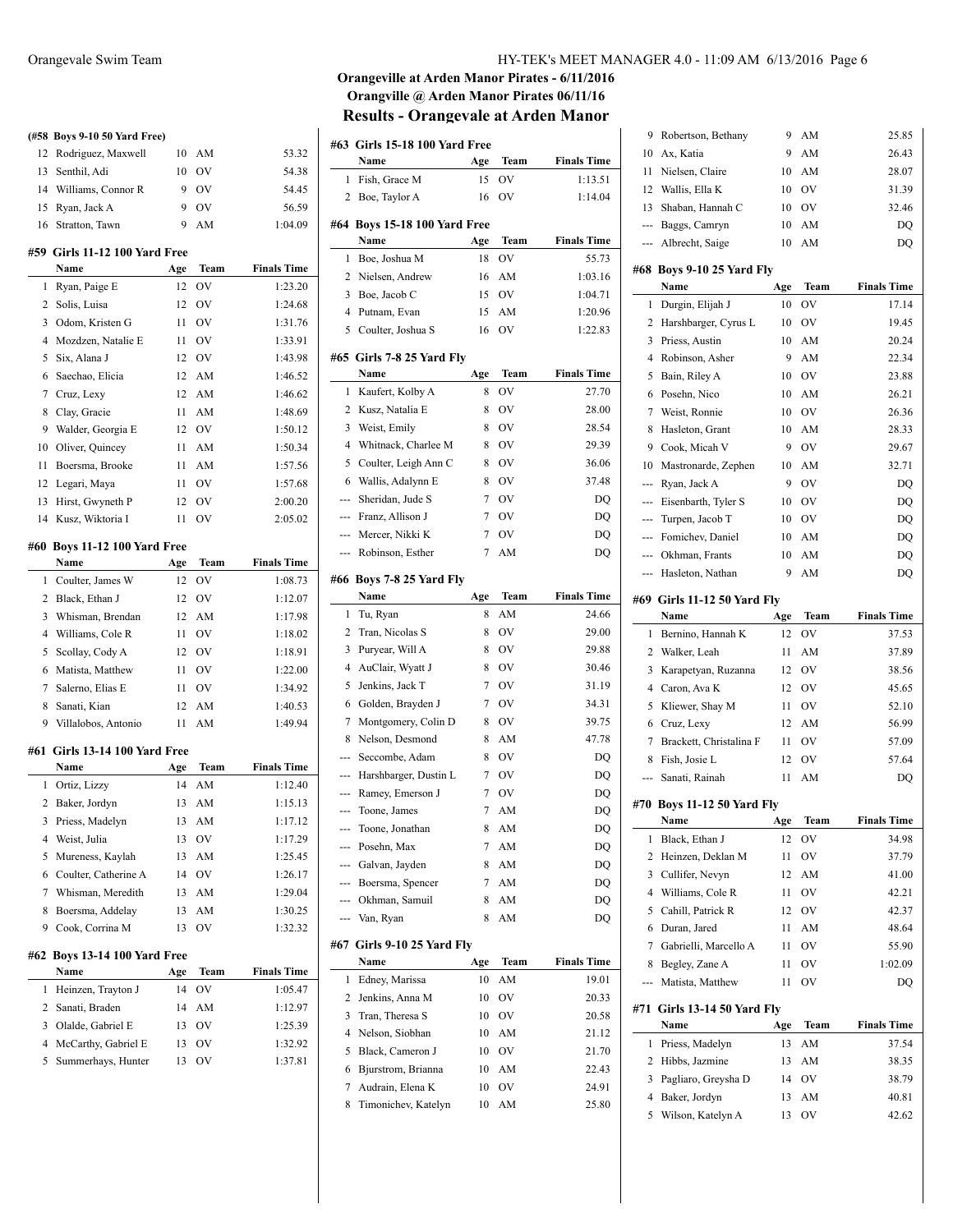|   | (#71 Girls 13-14 50 Yard Fly)     |       |                    |                               |
|---|-----------------------------------|-------|--------------------|-------------------------------|
|   | 6 Mureness, Kaylah                | 13    | AM                 | 47.13                         |
|   | 7 Cook, Corrina M                 | 13    | OV                 | 1:02.65                       |
|   | #72 Boys 13-14 50 Yard Fly        |       |                    |                               |
|   | Name                              | Age   | Team               | <b>Finals Time</b>            |
| 1 | Kliewer, Evan M                   | 14    | <b>OV</b>          | 32.58                         |
|   | 2 Odom, Grant J                   | 14    | <b>OV</b>          | 33.27                         |
|   | 3 Sanati, Braden                  | 14    | AM                 | 40.59                         |
|   | 4 Fish, Jackson D                 | 14    | <b>OV</b>          | 48.43                         |
|   | 5 Clay, Aidan                     | 13    | AM                 | 59.03                         |
|   | 6 Gentry, Brett                   | 13    | AM                 | 1:45.53                       |
|   | #73  Girls 15-18 50 Yard Fly      |       |                    |                               |
|   | Name                              | Age   | Team               | <b>Finals Time</b>            |
| 1 | Stinson, Amanda E                 | 15    | OV                 | 37.44                         |
| 2 | Fish, Grace M                     | 15    | OV                 | 40.17                         |
|   | #74 Boys 15-18 50 Yard Fly        |       |                    |                               |
|   | Name                              | Age   | Team               | <b>Finals Time</b>            |
| 1 | Caron, Reed J                     | 15    | OV                 | 30.57                         |
| 2 | Nielsen, Andrew                   | 16    | AM                 | 32.68                         |
|   | 3 Weist, David                    | 15    | O <sub>V</sub>     | 37.88                         |
|   |                                   |       |                    |                               |
|   | #75 Girls 7-8 100 Yard Free Relay |       |                    |                               |
| 1 | Team<br>O <sub>V</sub>            | Relay | A                  | <b>Finals Time</b><br>1:36.19 |
|   | Whitnack, Charlee M 8             |       | Harris, Avery N 8  |                               |
|   | Wallis, Adalynn E 8               |       |                    | Kaufert, Kolby A 8            |
| 2 | OV                                |       | B                  | 1:40.07                       |
|   | Weist, Emily 8                    |       | Kusz, Natalia E 8  |                               |
|   | Tran, Sarah S 7                   |       |                    | Harshbarger, Vanessa M 8      |
|   | $3$ OV                            |       | E                  | 2:27.23                       |
|   | Brewer, Madison G 8               |       |                    | Coulter, Noelle E 7           |
|   | Tilford, Ava 8                    |       |                    | Brewer, Hailey M 8            |
|   | 4 OV                              |       | D                  | 2:53.65                       |
|   | Six, Ashlyn J 8                   |       | Guinn, Keira A 7   |                               |
|   | Mercer, Nikki K 7                 |       | Franz, Allison J 7 |                               |
| 5 | AM                                |       | A                  | 3:06.82                       |
|   | Diaz, Betzy 8                     |       | Baggs, Hayden 8    |                               |
|   | Gentry, Cassidy 7                 |       |                    | Robinson, Esther 7            |
|   | #76 Boys 7-8 100 Yard Free Relay  |       |                    |                               |
|   | Team                              |       | Relay              | <b>Finals Time</b>            |
|   |                                   |       |                    |                               |

|   | OV                  | A                       | 1:25.80 |
|---|---------------------|-------------------------|---------|
|   | Golden, Brayden J 7 | Jenkins, Jack T 7       |         |
|   | Puryear, Will A 8   | Tran, Nicolas S 8       |         |
|   | 2 AM                | A                       | 1:39.76 |
|   | Van, Ryan 8         | Diaz, Vicente 8         |         |
|   | Galvan, Jayden 8    | Tu, Ryan 8              |         |
| 3 | $_{\rm OV}$         | R                       | 1:40.91 |
|   | Begley, Rhys E 7    | Turpen, Robert H 8      |         |
|   | Seccombe, Adam 8    | Turner, Harry 7         |         |
|   | 4 OV                | C                       | 1:45.30 |
|   | Ramey, Emerson J 7  | Montgomery, Colin D 8   |         |
|   | Bain, Jacoby J 7    | Harshbarger, Dustin L 7 |         |
|   |                     |                         |         |

## **Orangeville at Arden Manor Pirates - 6/11/2016 Orangville @ Arden Manor Pirates 06/11/16 Results - Orangevale at Arden Manor**

| 5 | AM                                   | B                      | 2:01.18            |
|---|--------------------------------------|------------------------|--------------------|
|   | Okhman, Samuil 8                     | Nelson, Desmond 8      |                    |
|   | Posehn, Max 7                        | Toone, Jonathan 8      |                    |
|   | 6 OV                                 | E                      | 2:15.32            |
|   | Southerland, Kaden-Paul H            | Guinn, Dallas T 7      |                    |
|   | Schofield, Jackson R 8               | AuClair, Wyatt J 8     |                    |
|   | 7 OV                                 | D                      | 2:28.99            |
|   | Dyer, Samuel N 7                     | Dyer, Maxwell S 7      |                    |
|   | Senthil, Abhinav 7                   | Harter, Mason O 7      |                    |
|   | #77 Girls 9-10 100 Yard Free Relay   |                        |                    |
|   | Team                                 | Relay                  | <b>Finals Time</b> |
| 1 | OV                                   | A                      | 1:08.38            |
|   | Jenkins, Anna M 10                   | Alvarez Tostado, Zoe 9 |                    |
|   | Tran, Theresa S 10                   | Alvarez Tostado, Mia 9 |                    |
|   | 2 AM                                 | A                      | 1:12.83            |
|   | Bjurstrom, Brianna 10                | Nielsen, Claire 10     |                    |
|   | Nelson, Siobhan 10                   | Edney, Marissa 10      |                    |
| 3 | OV                                   | В                      | 1:21.47            |
|   | Bernino, Lucy A 10                   | Harris, Kylie M 10     |                    |
|   | Sample, Hannah J 10                  | Black, Cameron J 10    |                    |
|   | 4 OV                                 | C                      | 1:27.36            |
|   | Wallis, Ella K 10                    | Audrain, Elena K 10    |                    |
|   | Shaban, Hannah C 10                  | Pardo, Madalyn S 10    |                    |
|   | 5 AM                                 | B                      | 1:27.62            |
|   | Perez, Yulianna 9                    | Robertson, Bethany 9   |                    |
|   | Ax, Katia 9                          | Timonichev, Katelyn 10 |                    |
| 6 | <b>OV</b>                            | D                      | 1:28.71            |
|   | Franz, Courtney J 10                 | Bleile, Maia A 9       |                    |
|   | Owen, Spring M 9                     | Hooper, Presley R 9    |                    |
| 7 | AM                                   | C                      | 1:37.69            |
|   | Baggs, Camryn 10                     | Albrecht, Saige 10     |                    |
|   | Yoo, Rachel 10                       | Nielsen, Renee 10      |                    |
|   | $\#79$ Dove 0.10.100 Vand Free Delay |                        |                    |

 $\overline{\phantom{0}}$ 

# **#78 Boys 9-10 100 Yard Free Relay**

|                | Team                    | Relay            | <b>Finals Time</b>     |
|----------------|-------------------------|------------------|------------------------|
| 1              | OV                      | A                | 1:10.84                |
|                | Durgin, Elijah J 10     | Weist, Ronnie 10 |                        |
|                | Harshbarger, Cyrus L 10 |                  | Eisenbarth, Tyler S 10 |
| $\overline{2}$ | O <sub>V</sub>          | B                | 1:14.45                |
|                | Bain, Riley A 10        |                  | Pitnikoff, Jackson S 9 |
|                | Smith, Brennan J 10     |                  | Golden, Nathaniel K 9  |
| 3              | AM                      | A                | 1:14.61                |
|                | Robinson, Asher 9       | Barredo, Kean 10 |                        |
|                | Priess, Austin 10       |                  | Fomichev, Daniel 10    |
|                | 4 OV                    | C                | 1:26.39                |
|                | Conlon, Reece 9         |                  | Turpen, Jacob T 10     |
|                | Ramey, Benson R 10      | Cook, Micah V 9  |                        |
|                | 5 AM                    | C                | 1:27.55                |
|                | Hasleton, Grant 10      |                  | Mastronarde, Zephen 10 |
|                | Natarov, Aleksey 9      |                  | Rodriguez, Maxwell 10  |
|                | 6 AM                    | D                | 1:38.41                |
|                | Posehn, Nico 10         | Stratton, Tawn 9 |                        |
|                | Ramirez, Anthony 9      |                  | Okhman, Frants 10      |
| 7              | O <sub>V</sub>          | D                | 1:41.65                |
|                | Winchell, Nate J 9      | Deen, Coen R 9   |                        |
|                | Pardo, Joseph J 9       |                  | Mercer, Brandon C 9    |

# **#79 Girls 11-12 200 Yard Free Relay**

|   | Team                                         | Relay            | <b>Finals Time</b>                                |
|---|----------------------------------------------|------------------|---------------------------------------------------|
| 1 | OV                                           | A                | 2:10.57                                           |
|   | Jakubicka, Linnea 12                         |                  | Bernino, Hannah K 12                              |
|   | Matista, Maryanna 12                         |                  | Alvarez Tostado, Fionnah P                        |
|   | 2 OV                                         | B                | 2:30.36                                           |
|   | Caron, Ava K 12                              |                  | Ryan, Paige E 12                                  |
|   | Solis, Luisa 12                              |                  | Karapetyan, Ruzanna 12                            |
| 3 | <b>OV</b>                                    | C                | 3:01.08                                           |
|   | Kliewer, Shay M 11                           | Six, Alana J 12  |                                                   |
|   | Walder, Georgia E 12                         |                  | Odom, Kristen G 11                                |
| 4 | AM                                           | A                | 3:05.76                                           |
|   | Walker, Leah 11                              |                  | Mastronarde, Cassie 12                            |
|   | Clay, Gracie 11                              |                  | Sanati, Rainah 11                                 |
|   | 5 OV                                         | D                | 3:10.02                                           |
|   | Fish, Josie L 12                             |                  | Brackett, Christalina F 11                        |
|   | Hirst, Gwyneth P 12                          |                  | Mozdzen, Natalie E 11                             |
|   | 6 AM                                         | С                | 3:17.78                                           |
|   | Oliver, Quincey 11                           |                  | Morales, Orianna 12                               |
|   | Saechao, Elicia 12                           |                  | Boersma, Brooke 11                                |
|   |                                              |                  |                                                   |
|   | #80 Boys 11-12 200 Yard Free Relay           |                  |                                                   |
|   | Team                                         | Relay            | <b>Finals Time</b>                                |
| 1 | O <sub>V</sub>                               | A                | 2:11.35                                           |
|   | Black, Ethan J 12                            |                  | Scollay, Cody A 12                                |
|   | Williams, Cole R 11                          |                  | Coulter, James W 12                               |
|   | 2.0V                                         | B                | 2:37.61                                           |
|   | Cahill, Patrick R 12                         |                  | Salerno, Elias E 11                               |
|   | Nihart, Chris 12                             |                  | Heinzen, Deklan M 11                              |
|   | 3 AM                                         | A                | 2:48.96                                           |
|   | Whisman, Brendan 12                          | Sanati, Kian 12  |                                                   |
|   | Duran, Jared 11                              |                  | Cullifer, Nevyn 12                                |
|   | 4 OV                                         | C                | 3:00.12                                           |
|   | Begley, Zane A 11                            | Conlon, Riley 12 |                                                   |
|   | Matista, Matthew 11                          |                  | AuClair, Matthew J 11                             |
|   | #81 Girls 13-14 200 Yard Free Relay          |                  |                                                   |
|   | Team                                         | Relay            | <b>Finals Time</b>                                |
| 1 | AM                                           | A                | 2:14.57                                           |
|   | Baker, Jordyn 13                             |                  | Priess, Madelyn 13                                |
|   | Hibbs, Jazmine 13                            | Ortiz, Lizzy 14  |                                                   |
| 2 | <b>OV</b>                                    | А                | 2:14.91                                           |
|   | Hardenburgh, Alaina M 14                     |                  | Wilson, Katelyn A 13                              |
|   | Cook, Corrina M 13                           |                  | Pagliaro, Greysha D 14                            |
| 3 | AM                                           | B                | 2:35.13                                           |
|   | Mureness, Kaylah 13                          | Si, Anna 13      |                                                   |
|   |                                              |                  | Boersma, Addelay 13                               |
|   | Whisman, Meredith 13                         |                  |                                                   |
|   |                                              |                  |                                                   |
|   | #82 Boys 13-14 200 Yard Free Relay           |                  |                                                   |
|   | Team                                         | Relay            | <b>Finals Time</b>                                |
| 1 | OV                                           | B                | 2:01.58                                           |
|   | Kliewer, Evan M 14                           |                  | Heinzen, Trayton J 14                             |
|   | Odom, Grant J 14                             |                  | Walder, Pace A 14                                 |
| 2 | <b>OV</b>                                    | А                | 2:22.25                                           |
|   | McCarthy, Gabriel E 13<br>Fish, Jackson D 14 |                  | Olalde, Gabriel E 13<br>Rosenberger, Vincent H 14 |